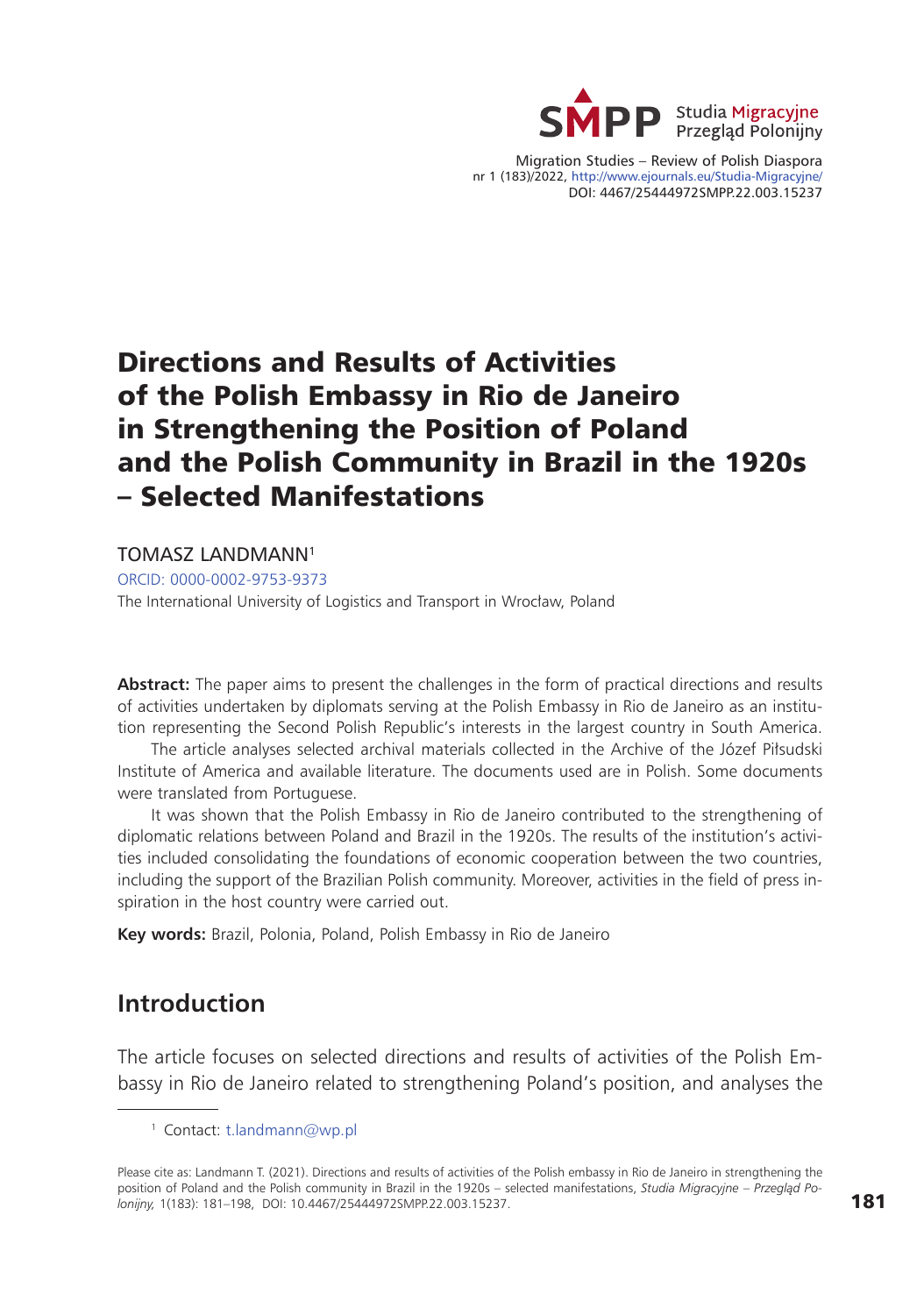conditions of functioning and development of the Polish community in Brazil in the 1920s. Jerzy Mazurek (2020b: 194) noted that Polish-Brazilian relations in the interwar period were maintained at the level of the Embassy in Rio de Janeiro, the Consulate General in Curitiba, and the vice-consulates in Sao Paulo and Porto Alegre. The article aims to present and characterise the directions of activities undertaken by diplomats serving at a selected post representing the Second Polish Republic's interests in the largest country in South America (Lencznarowicz 2019: 79–90).

The selected topic is a part of broader issues concerning diplomatic security and emigration and Polish diaspora policy of the Second Republic, as well as the cultural security of the Polish state. The author of this article considers the perspective and selected manifestations of the activities of the Polish Embassy in Rio de Janeiro at the beginning and the end of the 1920s.

The time span adopted in the article is justified, first, by the obtained archival documents, most of which referred to the beginning or the turn of the 1920s and 1930s. Secondly, an attempt has been made to indicate the grounds of the activity of the Polish Embassy in Rio de Janeiro during the period of stabilised diplomatic activity of the Second Republic, and at the same time just before the reform of the Polish Ministry of Foreign Affairs at the beginning of the 1930s (Skóra 2018: 446–447), which brought significant personnel and conceptual changes. Third, the timeline is the declining period before President Getúlio Vargas came to power in Brazil. The change in the Brazilian presidential office brought about far-reaching transformations in political, economic, and socio-cultural life. That event consequently affected the possibility and directions of the Second Republic's diplomacy, and to some extent, the situation of the Polish diaspora in Brazil (Kula 1978: 117–129). More information on the internal conditions in Brazil in the analyzed years was provided by Mariusz Malinowski (Malinowski, 2011; Malinowski, 2012).

Detailed aspects of the functioning of the Polish Embassy in Rio de Janeiro have not yet been fully elaborated in the current literature. Studies and articles address various issues related to Poles' presence and the functioning of the Brazilian Polish community. The study omits a broader description of the centuries-old tradition of Polish settlement in Brazil since it has already been developed in the literature. Jerzy Mazurek (Mazurek 2009: 13–21, Mazurek 2010: 1–20, Mazurek 2019: 176–196, Mazurek 2020a: 186–199, Mazurek 2020b: 191–224) undertook a detailed description of the topic. Such authors as Marcin Kula (Kula 1976: 311–327, Kula 1981, Kula 1983, Kula 2001: 118–129, Kula 2012), Andrzej Dembicz (Dembicz 2000: 23–29; Dembicz, Smolana 1993, Dembicz, Kula 1996), Edward Kołodziej (Kołodziej 1982), Jan Pitoń (Pitoń 1971: 137–141), Zdzisław Malczewski (Malczewski 2008; Malczewski 2012: 97–106), Włodzimierz Helman (Helman 1975), and Mirosław Olszycki (Olszycki 2019: 213–226) also discussed the matter. Moreover, Magdalena Michalik-Sztumska (Michalik-Sztumska 2010: 323–330) and Jan Brzozowski have presented the state of research on Polish emigration to Brazil in their articles (Brzozowski 2008: 101–117).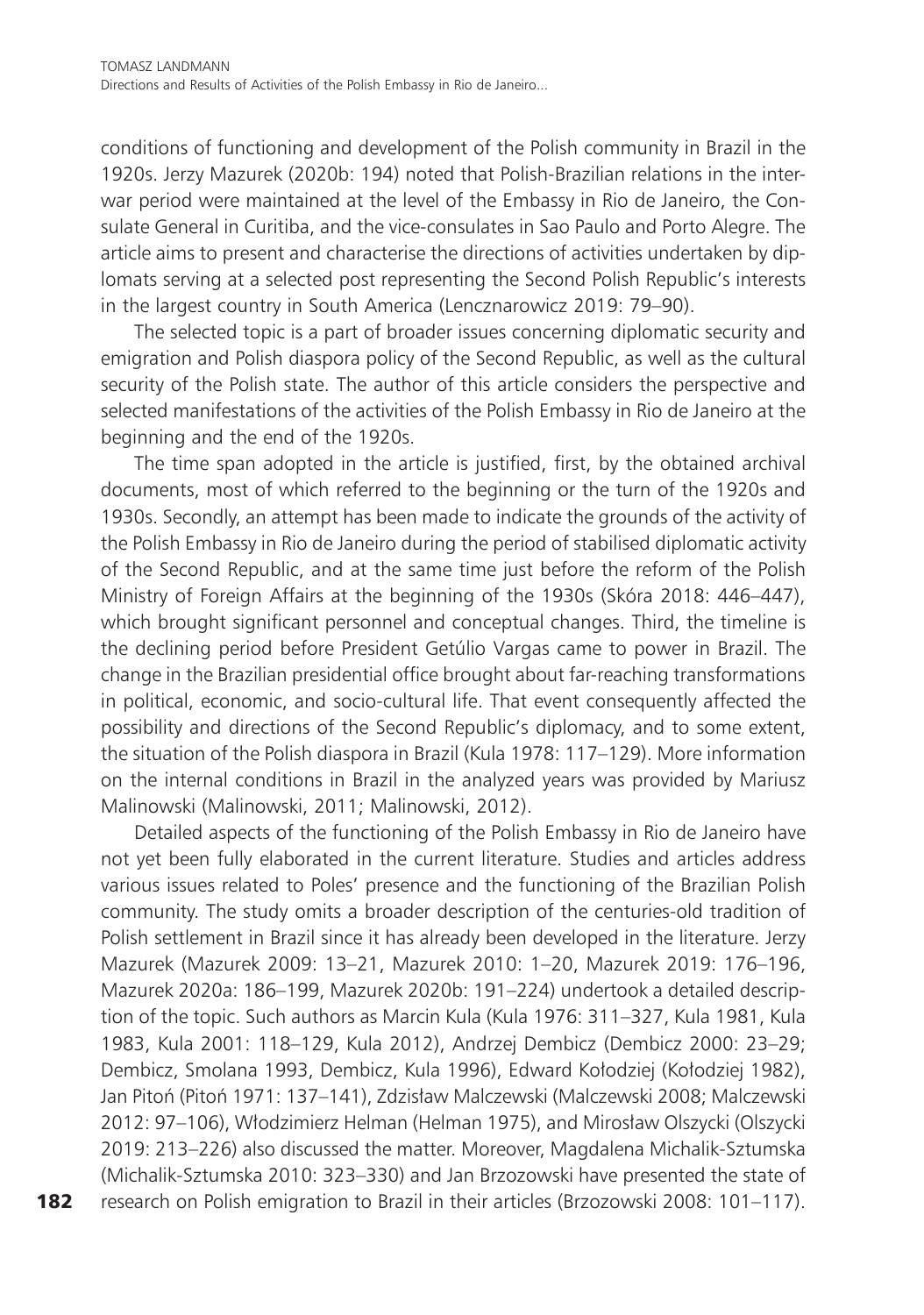

It is worth adding that the issues of the Polish presence in Brazil in the described historical period were also undertaken by Brazilian researchers. Among such authors are Rhuan T. Zaleski Trindade (2016: 126–142, 2020: 45–195), Márcio de Oliveira (2009: 189–304, 2010: 83–99), Rafaela Mascarenhas Rocha (Oliveira, Rocha 2019: 152–175), Neda Mohtadi Doustdar (1990), Sandra Paschoal Leite de Camargo Guedes and Gina Esther Issberner (2017: 427–455), as well as Regina Weber and Thaís J. Wenczenovicz (2012: 159–170). The main areas of interest of the abovementioned Brazilian researchers dealing with Polish diaspora issues are the origin and history of migration processes to the state of Parana, social organizations of Polish emigrants in Curitiba, as well as the analysis of prejudices and conflicts between the local population and immigrants. Another important issue is the cultural and, to a lesser extent, political activity of the Polish minority.

### **The outline of Polish-Brazilian relations after World War I. Organisational structures of Polish diplomatic representations in Brazil.**

The Polish state's recognition on the international arena by Brazil took place officially on April 15, 1919 (Majzner 2015: 216). Brazil was the first country in the region of South and Latin America to diplomatically recognise the Polish state's independence after World War I. It is assessed that it symbolised the Polish state's independence. It had a symbolic meaning and indicated the potential direction of diplomatic cooperation of reborn Poland in that region of the world (*Brazylia*, [https://www.gov.pl/](https://www.gov.pl/web/brazylia/relacje-dwustronne) [web/brazylia/relacje-dwustronne](https://www.gov.pl/web/brazylia/relacje-dwustronne)). On May 27, 1920, there was the ceremonial presentation of credentials to the Brazilian Head of State, E. da Silva Pessoa, by Ksawery Orłowski (Olszycki 2019: 213–226), MP representing the Second Republic of Poland. On June 3, 1921, the Head of State, Józef Piłsudski, received letters of credence from the Minister representing Brazil, R. de Lima e Silva (Mazurek 2019: 179).

The inter-war period also saw the establishment of numerous high-level bilateral contacts between Poland and Brazil. Mutual cultural initiatives (primarily the foundation of the Brazilian-Polish Cultural and Economic Society under the Brazilian Head of State's patronage in Rio de Janeiro in 1929) and economic cooperation (especially after adopting the Polish-Brazilian tariff agreement of August 22, 1929) were promoted (Łapaj 2017: 54). At the same time, the Rui Barbosa Polish-Brazilian Society, headed by Professor Julian Szymański, was founded in Warsaw. The organisation's activities contributed to the promotion of Polish-Brazilian friendship and the strengthening of good relations in the cultural and scientific fields (Stawicki 2019: 11). A common Chamber of Commerce was established while deciding to strengthen mutual economic relations. The above determinants pointed to Brazil's growing importance in Polish foreign policy, which translated into an increase in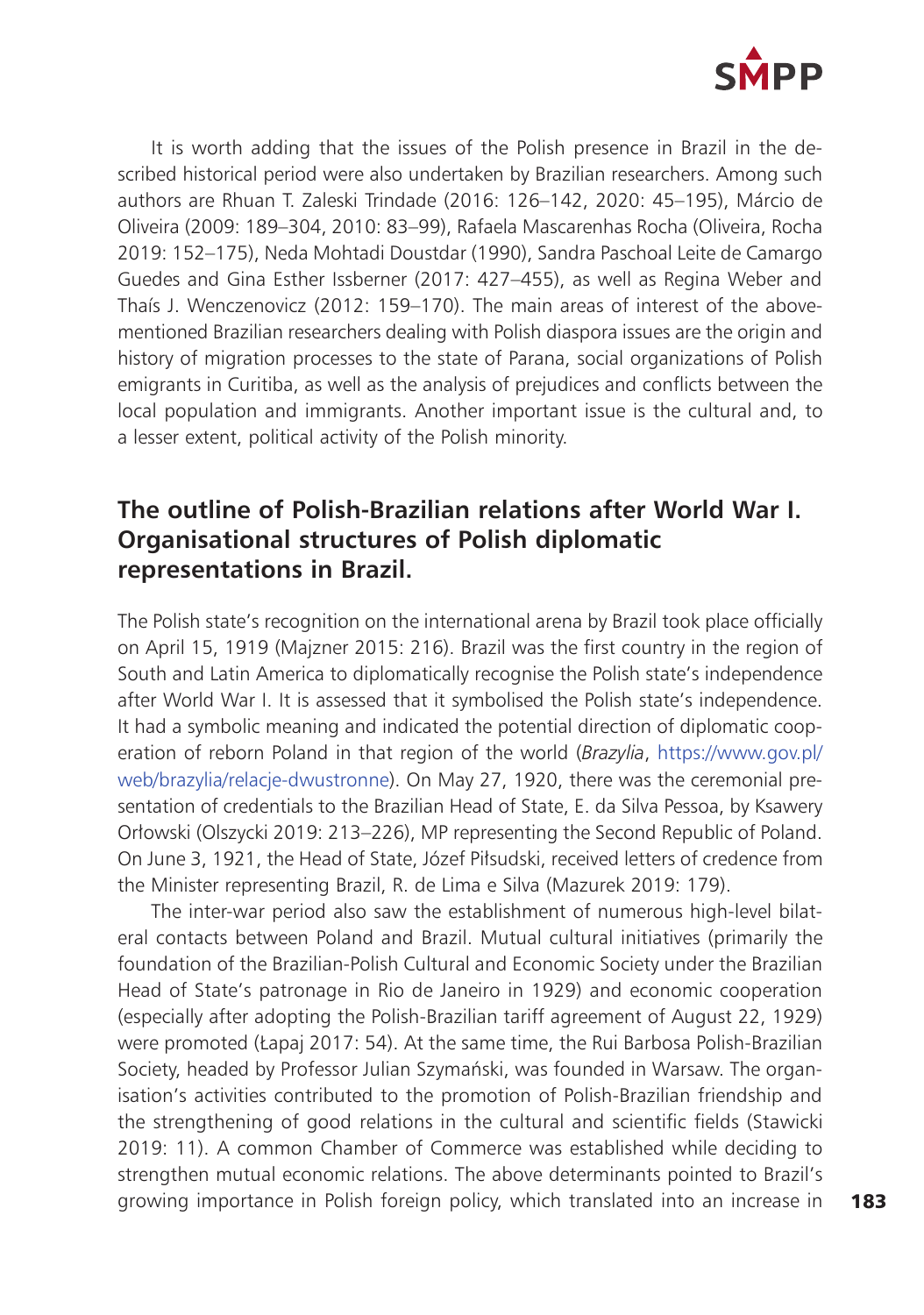Poland's diplomatic involvement in the South American and Caribbean region (Ostrowska 1996: 47–54).

Giving a prominent role to Polish-Brazilian relations in Poland's diplomatic engagement on the South American continent was possible by establishing the Polish Embassy in Rio de Janeiro. The post mentioned above was formally subordinate to the Polish Consulate General in Curitiba, which had been in operation since January 1, 1920. The Polish Consulate in Curitiba played a leading role in the process of uniting the Polish community in Brazil, attempting to reach out to the Polish community across the emerging divides, mainly due to the development of Polish life around left-wing circles on the one hand, and those connected to the Catholic Church on the other. The efforts of the General Consulate of the Republic of Poland in Curitiba to integrate and consolidate various forms of Polish diaspora life can be seen in the creation of the organisation called the Polish Union under its auspices in 1930. The organisation was to unite Polish community groups manifesting various interests (Łapaj-Kucharska 2013: 16). In a document submitted in September 1933 by the Director of the Consular Department of the Polish Ministry of Foreign Affairs to the Consul General of the Republic of Poland in Curitiba, the guidelines for the functioning of the Consulate General of the Republic of Poland in Curitiba were concretised. It was pointed out that a coordinated campaign to consolidate the Brazilian Polonia activities had to be continued. At the same time, the emphasis was placed on the importance of action for the economic valorisation of Polish emigration, with the creation of "a centre for a planned and mass emigration movement" in the state of Paraná (Guidelines for economic and settlement action in Parana, September 22, 1933, AAN, Ministry of Foreign Affairs, ref. no. 9802, and Dolinski, Szmytkowska 2019: 81–83). Besides, vice-consulates operating in the large Brazilian cities of Sao Paulo and Porto Alegre maintained the organizational subordination to the Polish Embassy in Rio de Janeiro (Mazurek 2019: 178–179).

The Polish Embassy in Rio de Janeiro was headed by Ksawery Orłowski, an MP, when diplomatic relations between the Second Republic of Poland and Brazil were initiated. He held the post from June 1920 to September 1921. In subsequent years, the head of the post changed several times. In the years 1922–1924, Czesław Pruszyński took it over, and in 1924, Jerzy Warchałowski was appointed as the *chargé d'affaires*. From August 1924 to February 1927, the post in Rio de Janeiro was headed by Mikołaj Jurystowski. The years 1927–1938 were characterised by the most outstanding stability in maintaining the Rio de Janeiro post's leadership exercised by Tadeusz Stanisław Grabowski. The diplomat became Minister Plenipotentiary of the Polish Government, and an Extraordinary Member of Parliament acting in his capacity as Head of the Polish Embassy in Brazil. He remained one of the most active diplomats abroad during the development of the Second Republic's diplomatic relations in the inter-war period. It was only a conflict with the then Minister of Foreign Affairs, Józef Beck, that led to his dismissal and handing over the function to Tadeusz Skowroński.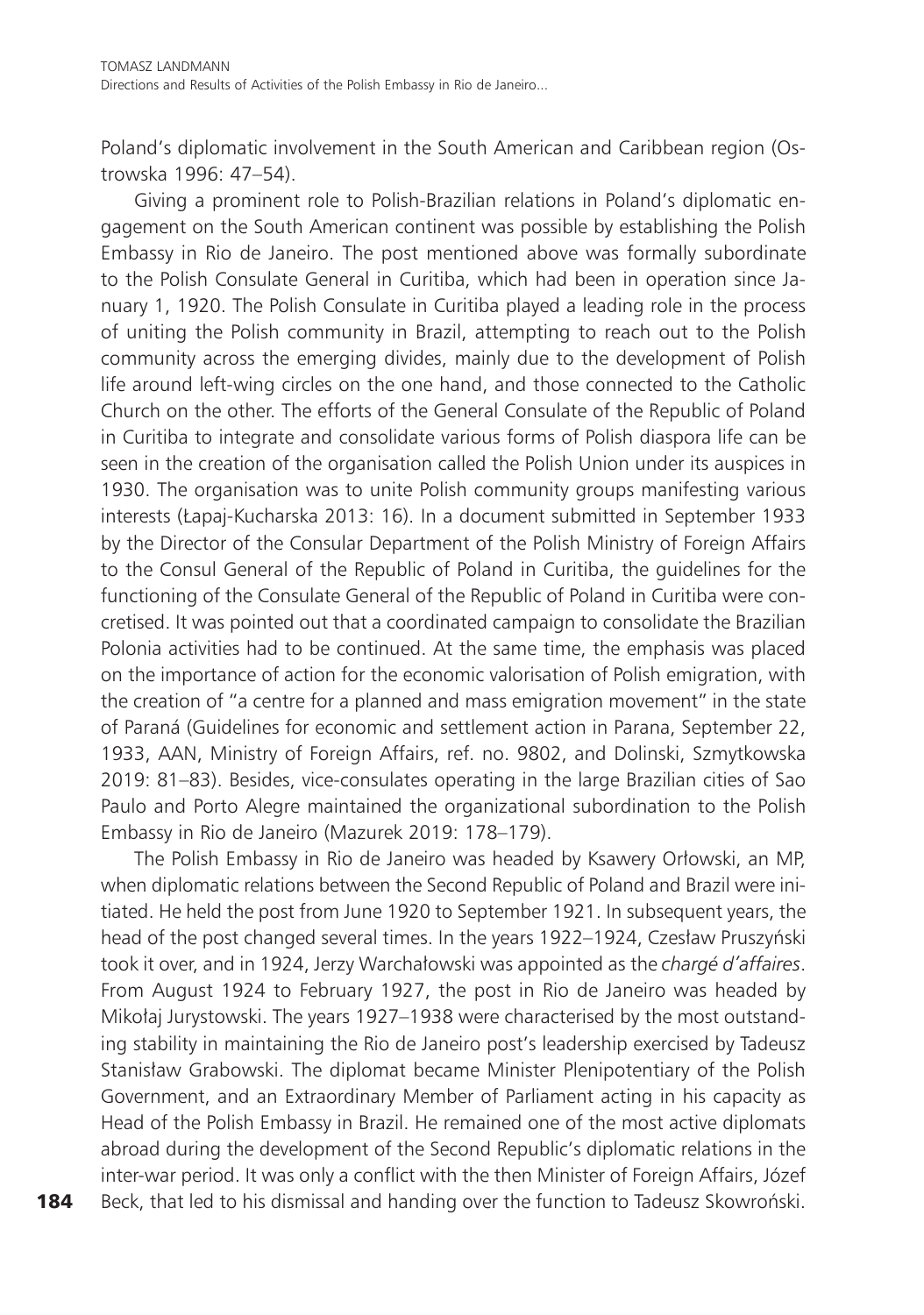

Tadeusz Skowroński held his post from March 1, 1938 (*Rocznik Służby Zagranicznej Rzeczypospolitej Polskiej według stanu na 1 czerwca 1939*, 2009: 237), until 1945, when the Brazilian authorities formally withdrew their recognition of the legality of the Polish Government in exile, which finally happened on September 12, 1945 (Tarka 2003: 28–29). The operation of the Polish post in Rio de Janeiro was reactivated in the summer of 1946 in connection with organising the structure of diplomatic activities within the Ministry of Foreign Affairs of the People's Republic of Poland (Janicka, Herman-Łukasik, Szczepanik 2007: 28).

On September 4, 1939, Brazil formally declared its neutrality on the war, which delayed the possibility of sending a Polish Army representative to the Polish Embassy post in Rio de Janeiro. The Polish military attaché in Brazil was not contracted until January 1942. Colonel Franciszek Arciszewski held the post. The only change took place in January 1944 when Lt. Col Stanisław Kara was appointed to the post. The military diplomat's activities included involvement in the mobilisation of volunteers ready to join the Polish Army fighting against the Germans in the West. The new military attaché took up his post only in April 1944. He had experience both in the Polish Army and in the consular service of the Polish Ministry of Foreign Affairs in 1918–1939. He was known for his extraordinary activity concerning recruitment and his excellent recognition of the Polish community in Brazil. He was active in consolidating the Polish community in Brazil, while also organising political activities to oppose the representatives of the communist regime in the People's Republic of Poland (Ambrochowicz-Gajownik, Gajownik 2018: 161–172). The events of the Second World War led Polish diplomatic activity in Brazil to focus on helping Polish refugees, propaganda for the Polish cause, and information action to maintain contact with the Brazilian government (Hinz 2018: 15).

### **The role of the Polish Embassy in Rio de Janeiro in advancing the interests of the Second Polish Republic in Brazil. Monitoring the situation of Brazilian Polonia**

In the years under review, the activities undertaken by the Polish Embassy members in Rio de Janeiro addressed the need to investigate the issue of Poland's ability to obtain loans from Brazil. Ksawery Orłowski, Head of the Post, had two official talks with the Undersecretary of State in the Brazilian Ministry of Foreign Affairs, R. Octavio. During the first conversation, the Polish diplomat suggested that the Brazilian President might come forward with an initiative to provide financial aid to Poland concerning the support for the Polish cause shown by the other South American republics. He reinforced his position by referring to the fact that Brazil had granted similar loans to Italy. The financial assistance given to Italy was strictly confidential and included the granting of 500 million Italian lire in connection with adopting a joint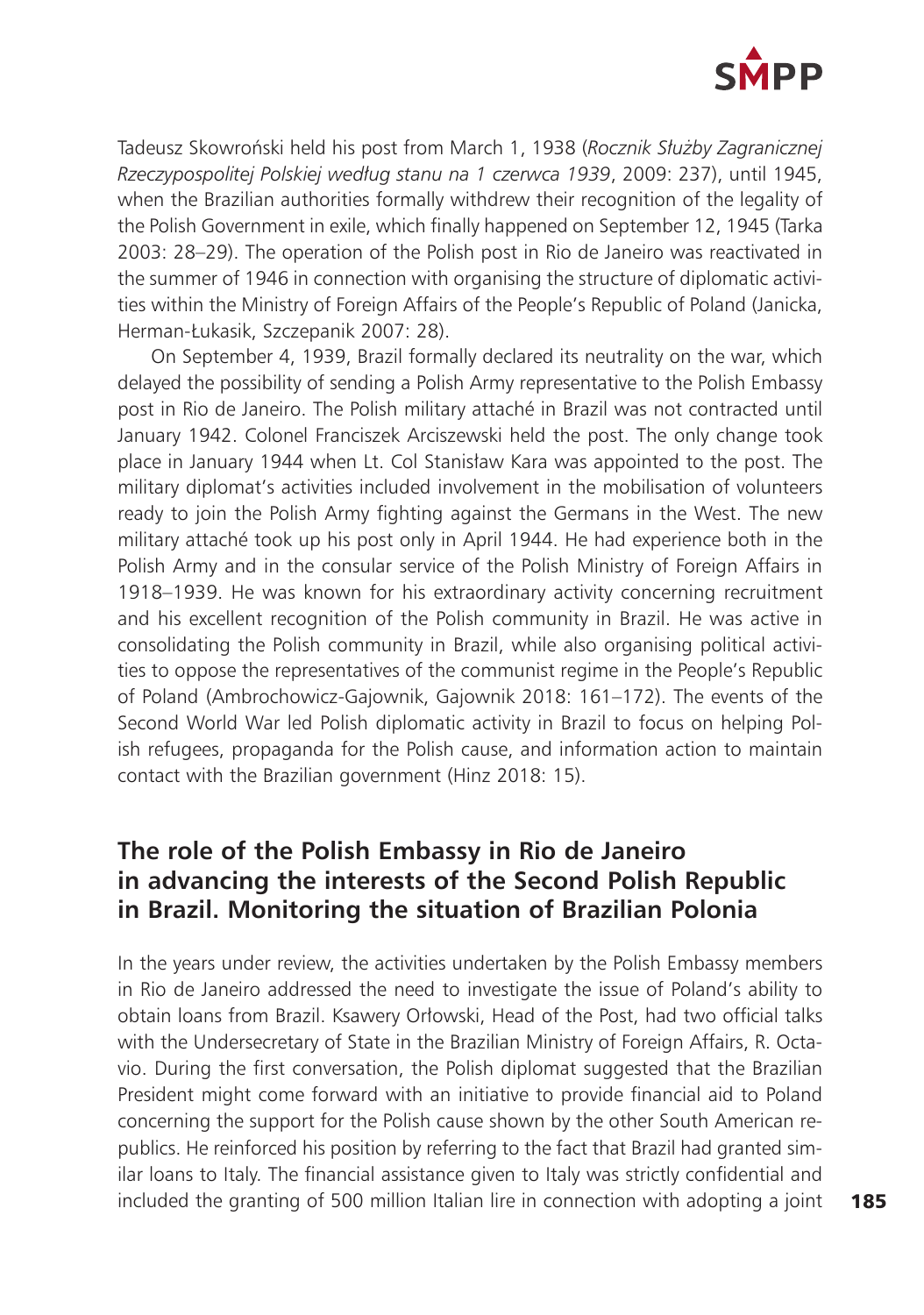trade treaty. Greece was to apply for similar financial support from Brazil. During the conversation, the Polish diplomat noted that the Brazilian Ministry of Foreign Affairs representative did not express an unambiguously negative stance on the proposal of loans for Poland (The report of the Polish Embassy in Brazil dated October 19, 1920).

During the second conversation, K. Orłowski obtained a preliminary memorandum consulted by R. Octavio with the Brazilian President. The document contained a provision stating that loans had to be postponed until a final formula for financial support was worked out in connection with negotiations conducted by Brazil in parallel with the Netherlands. To achieve the goal the Second Republic set, Orłowski was to establish contact with the financial advisor to the Brazilian Head of State, Landsberg (The report of the Polish Embassy in Brazil dated October 19, 1920). The issue of possible loans for Poland was not definitively financed, which may have proved the Second Republic's too weak negotiating position with Brazilian representatives. Moreover, the lack of loans may have to some extent delayed the planned adoption of bilateral agreements on economic cooperation between the two countries.

The surviving archives show that Polish diplomacy was interested in the issue of Brazilian-Argentinian relations. Argentina was the second leading country in the South American region in terms of the potential for developing diplomatic, political, and economic relations with the Second Republic. Monitoring the state of Brazilian-Argentine relations was justified by the need to discern possible differences and contentious issues that could impinge on Poland's relations with each of the two South American states. A confidential document to the Polish Ministry of Foreign Affairs of December 13, 1920, noted Brazil's military preparedness in the event of a conflict with Argentina, citing the contents of reports by Argentine diplomats, namely the military attaché, Col. Juan R. Alvelo, the naval attaché, Capt. H. Esquivel, and the *chargés d'affaires* in Rio de Janeiro named Acuna. The results of the support from the Brazilian land forces and navy by the French Military Mission, through which Polish interests in the country had been pursued even during WWI, were pointed out. The main objective was to support volunteers' recruitment to the Polish Army in the West in Brazil. The document recognised that Argentina's aggressive policy towards its neighbour, pursued since the turn of 1919 and 1920, was a factor potentially undermining the possibility of developing Polish-Brazilian contacts in the initial period after Poland regained independence. According to the head of the Polish Embassy in Rio de Janeiro, the events of the last two months of 1920 indicated a departure from the disputes in Brazilian-Argentine relations and a shift towards a political "rapprochement of South American nations" (The report of the Polish Embassy in Brazil of 13 December 1920).

The issues of the French Military Mission in Brazil returned in a document preserved to illustrate the activities of the Polish Embassy in Rio de Janeiro. On 11 November 1920, the head of the post forwarded a strictly confidential report to the Polish Minister of Foreign Affairs, in which he noted the investigation of the French government's alleged negative assessment of the Second Republic's diplomatic activities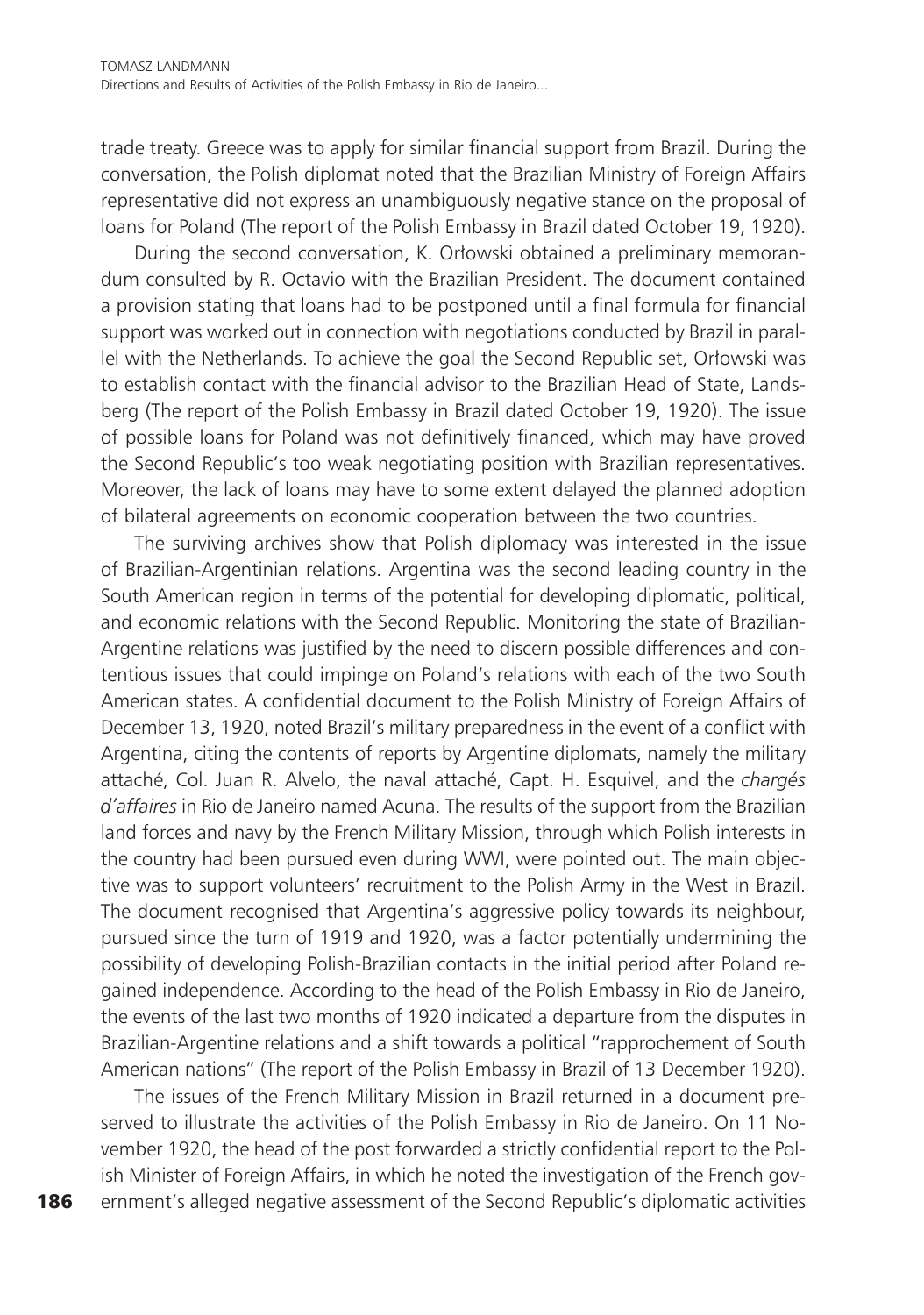

in Brazil. The document contained criticism of French actions concerning the French Military Mission's economic plenipotentiary's failure to support or even discredit the matter of loans from Brazil to the Second Polish Republic. The issue posed a problem for the Polish government, as the French central bank was to *de facto* guarantee loans granted by the Brazilian government or private financial institutions. Any misunderstandings between Poland and France were to weaken the possibility of a rapprochement between the Second Republic and Brazil, in the context of Warsaw's diplomatic efforts to obtain loans from Brazil (The report of the Polish Embassy in Brazil of November 11, 1920). At the same time, it should be noted that France was then the most important partner of the Second Republic (next to Romania) regarding political, military, and economic issues. The potential for Polish-French cooperation may have been undermined by any diplomatic misunderstandings resulting from the presence of diplomats from both countries in Brazil.

The above issues were crucial insofar as they could affect the Polish Embassy's subsequent activities in Rio de Janeiro. Similar objects of interest did not appear in the post's activities at the end of the 1920s, which was the result of an end to tensions between Brazil and Argentina, and at the same time a favourable condition for the development of the activities of the Polish foreign post itself. In 1929, there was a turnaround in Polish-Brazilian relations, which affected the work of the Polish Embassy in Rio de Janeiro. The establishment of the Brazilian-Polish Cultural and Economic Society under the patronage of the Brazilian President, as well as a similar organisation in Warsaw, raised the profile not only of economic but also socio-cultural relations between the two countries, including the conditions of Poles' presence in Brazil. The newly established organisation also established contacts with the oldest Polish community in Brazil, namely the Tadeusz Kościuszko Polish-Brazilian Society, operating in Curitiba since 1890 (Pitoń 1971: 137–141, Paleczny 1992: 66).

On October 27, 1929, in Sao Paulo, the "Polonia" Society was founded to facilitate Polish-Brazilian contacts and foster understanding and cooperation between the two nations. From the time of its creation and the organisation's activities, it can be concluded that it was born against the background of the Brazilian Polish community's growing cultural activity in the late 1920s. In Rio de Janeiro, the Polish Embassy monitored the organisation's activities, submitting an analysis of its statutes to the Warsaw headquarters. As far as the statutes of Polonia are concerned, it was stressed that it worked to promote the right name of Poland in Brazil and of Brazil in Poland, including the organisation of joint initiatives such as festivals, celebrations, conferences, cultural and artistic events, etc. (Article 1). The "Polonia" executive bodies were to be elected for a 2-year term during the Annual General Meeting, by secret ballot and by a 2/3 majority (Article 7) (The Statute of the Polish-Brazilian Society "Polonia" of November 21, 1929).

The Polish Embassy in Rio de Janeiro also maintained contacts with other Polonia organisations operating in Brazil. Until the creation of the Brazilian-Polish Cultural and Economic Society in 1929, Polish diaspora organisations' activities faced significant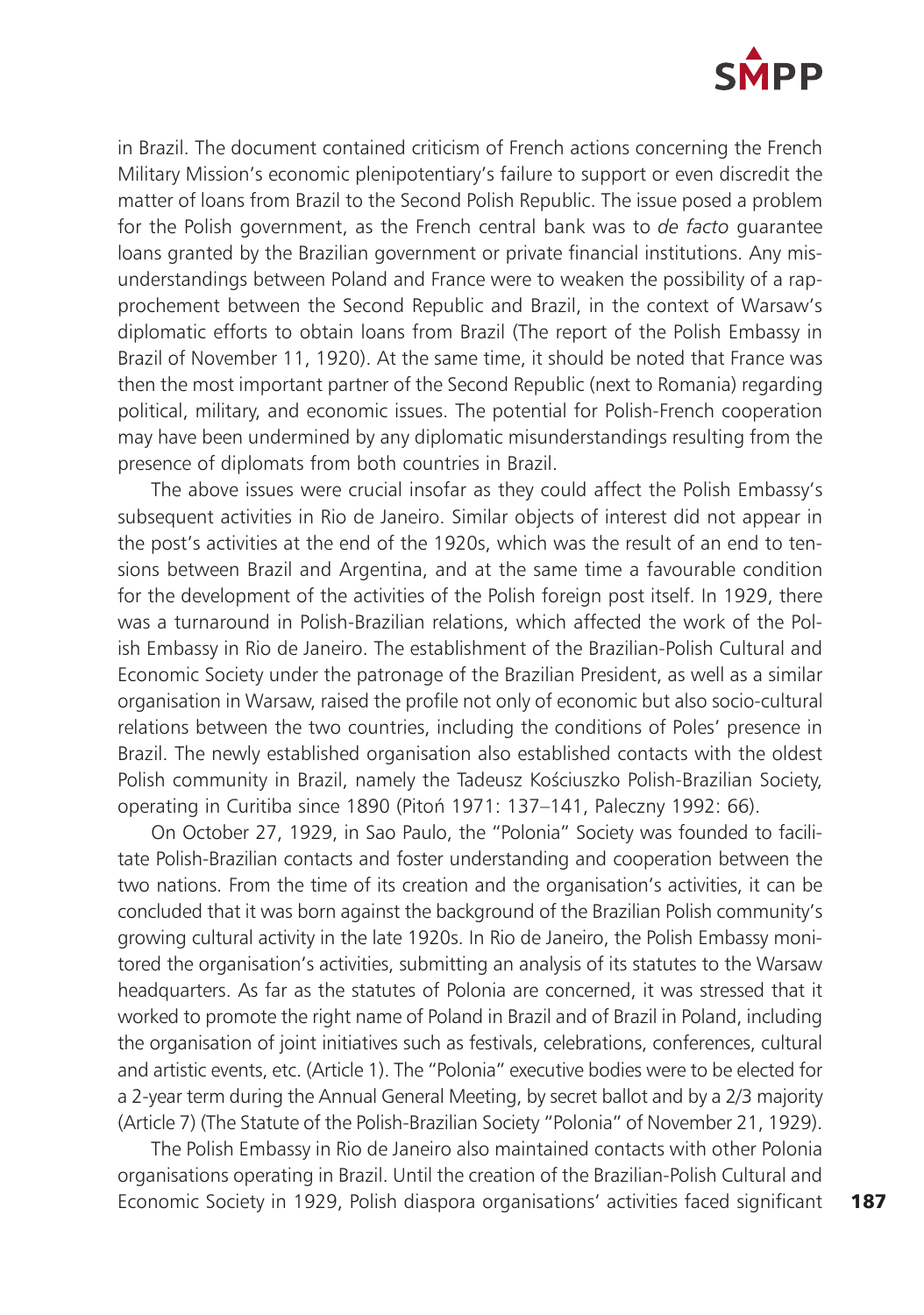limitations, mainly of a financial nature and related to a lack of consolidation within the Polish diaspora movement. However, the development of the activities of the "Polonia" Society whose members were in constant contact with the Polish Embassy, as evidenced by the correspondence preserved in the archives, is worth mentioning. The "Polonia" Society was founded in Rio de Janeiro with the aim of "gathering the Polish national element and providing its members with moral and material help; it is the only private national and Polish social institution in the city, bringing together the best of the Polish element, and from the very beginning of its founding it has set itself the task of maintaining good relations and close relations with the most eminent members of Brazilian society, institutions, and the local press, thus taking an increasingly prominent position as a Polish institution in the socio-economic area between the two nations" (The complaint of the "Polonia" Society against Kazimierz Reychman, dated December 3, 1921). In April 1922, Władysław Mazurkiewicz, a Polish diplomat working as a legation counsellor at the Polish Embassy in Rio de Janeiro, expressed several criticisms of the functioning of the Polish organisation in Brazil. In a letter sent to the Polish Ministry of Foreign Affairs, the diplomat pointed out that the "Polonia" Society had 36 members, mainly workers and craftsmen, some of whom were "if not suspicious, then unreliable, and we find such elements even within the executive board" (The letter from Władysław Mazurkiewicz to the Ministry of Foreign Affairs dated March 14, 1922).

Moreover, Mazurkiewicz mentioned that the influence of the Society in Brazilian governmental circles and in the society of the host country of Polish emigrants was not significant enough, which was supposed to be the reason why the Society had little influence on lobbying for the Polish cause in Brazil. The diplomat drew attention to the need for the Polish state to subsidise the Society's functioning by covering the costs of the annual aid for the Polish school run under the patronage of "Polonia (The letter from Władysław Mazurkiewicz to the Ministry of Foreign Affairs dated March 14, 1922). It is worth mentioning that the "Polonia" Society functioned also after the Second World War. In 1972, the institution's activities were reorganised and it was transformed into the Polonia Benevolent Society, with the inclusion of the Polish Women's Circle in Brazil (Ciuruś 1977: 159).

The Polish Embassy in Rio de Janeiro kept up a regular correspondence with the editors of the "Kurier Polski" (under the local name "Correio Polonez") to gain a better insight into the life of the Brazilian Polonia. The weekly remained important for the local Polish community in Sao Paulo. The functioning and role of the weekly has so far been completely ignored in the literature in the context of analysing the foundations of cultural activities of Brazilian Polonia in the interwar period. "Kurier Polski" was established in August 1929. The event coincided with setting up a particularly important organisation for the initiative of bringing Poland and Brazil closer together, namely the Brazilian-Polish Cultural and Economic Society. It was an interesting periodical, insofar as it originated from the initiative of the Polish Olympian and later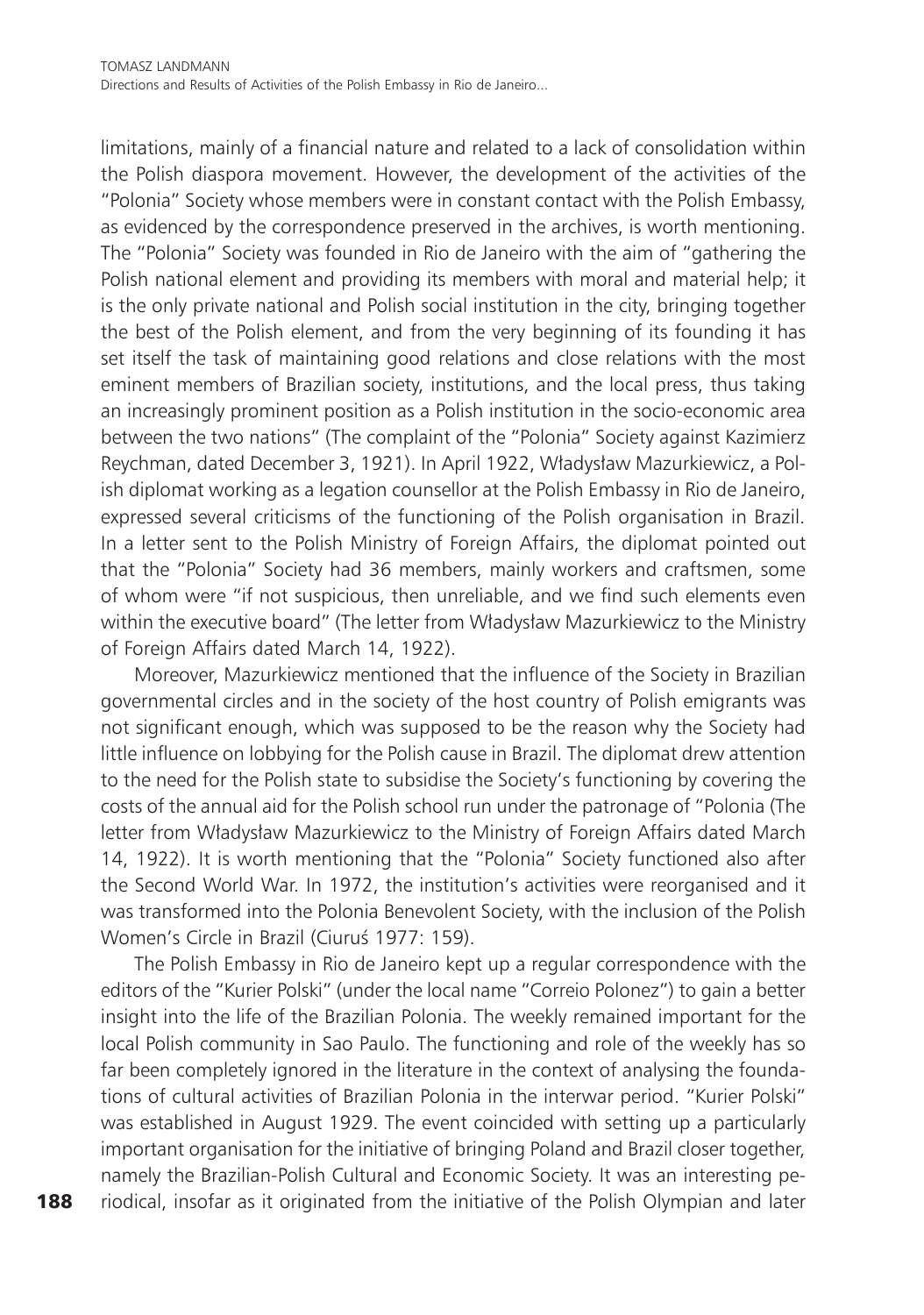

organiser of sports life of Brazilian Polonia, Leon Jucewicz. The sportsman in question founded both the Polonia sports club in Sao Paulo and headed the "Kurier Polski" editorial office (Wnyk 2006: 136). The statutory aim of the weekly was to impartially inform the Brazilian Polonia about all manifestations of the Polish activity development in that country (The letter of Tadeusz Stanisław Grabowski, MP, to the Press Department of the Ministry of Foreign Affairs of August 24, 1929).

The Polish Embassy in Rio de Janeiro subscribed "Kurier Polski" to support its publishing activity (The letter from the editor of "Kurier Polski" to the Polish Embassy in Brazil, September 19, 1929). Efforts were also made to obtain a guarantee of publication in the "Kurier Polski" of press advertisements for ship lines licensed in Poland that operated on the Poland-Brazil route. Thereby, efforts were made to counteract the unfavourable situation from the point of view of Polish emigrants who were somehow forced to contact intermediaries to obtain tickets or information on the activities of shipping lines. At the same time, intermediation was carried out at significantly inflated prices for services and, in addition, there were cases of fraud. The Polish Consulate in Sao Paulo asked the Polish Embassy in Rio de Janeiro to take stronger action to protect the case, albeit through confidential channels. However, the shipping lines were not interested in purchasing a newspaper advertisement in the "Kurier Polski" in 1929, which made it impossible for the action to succeed (The letter from the Polish Consulate in Sao Paulo to the Polish Embassy in Brazil, September 16, 1929).

The aforementioned document shows an example of a practical problem faced by a part of the Polish community interested in travelling between Brazil and Poland. Fraudulent activities on the part of intermediaries involved in the information distribution and the sale of boarding passes were relatively common, demonstrating the interest in this practice of Polish diplomatic authorities in Brazil. At the time, illegal intermediation in emigration was a characteristic problem for Poles travelling across the Atlantic Ocean, both to South American countries and the United States. Suspicious individuals involved in brokering were not deterred by severe penalties, including imprisonment and high fines (Pauliuczuk 2015: 200).

The efforts of the Polish Embassy in Rio de Janeiro did not have the desired effect, which consequently made it difficult to reliably inform the Polish community about the operation of ship lines selling tickets on the Poland-Brazil route. The Polish Embassy provided the editorial staff of "Kurier Polski" with the addresses of Brazilian commercial companies operating in the then capital city, interested in developing brokerage. That was to facilitate the protection of the Polish community's interests, contacting these companies, which could indirectly have a positive impact on the activity and position of the Polish community in Sao Paulo (The letter from Tadeusz Stanisław Grabowski, MP, to the editor of the "Kurier Polski" of August 13, 1929).

Another crucial area of activity of the Polish Embassy in Rio de Janeiro was obtaining articles from the Brazilian press, which dealt with Poland and Poles' broader issues and then sharing them in correspondence with the Polish Ministry of Foreign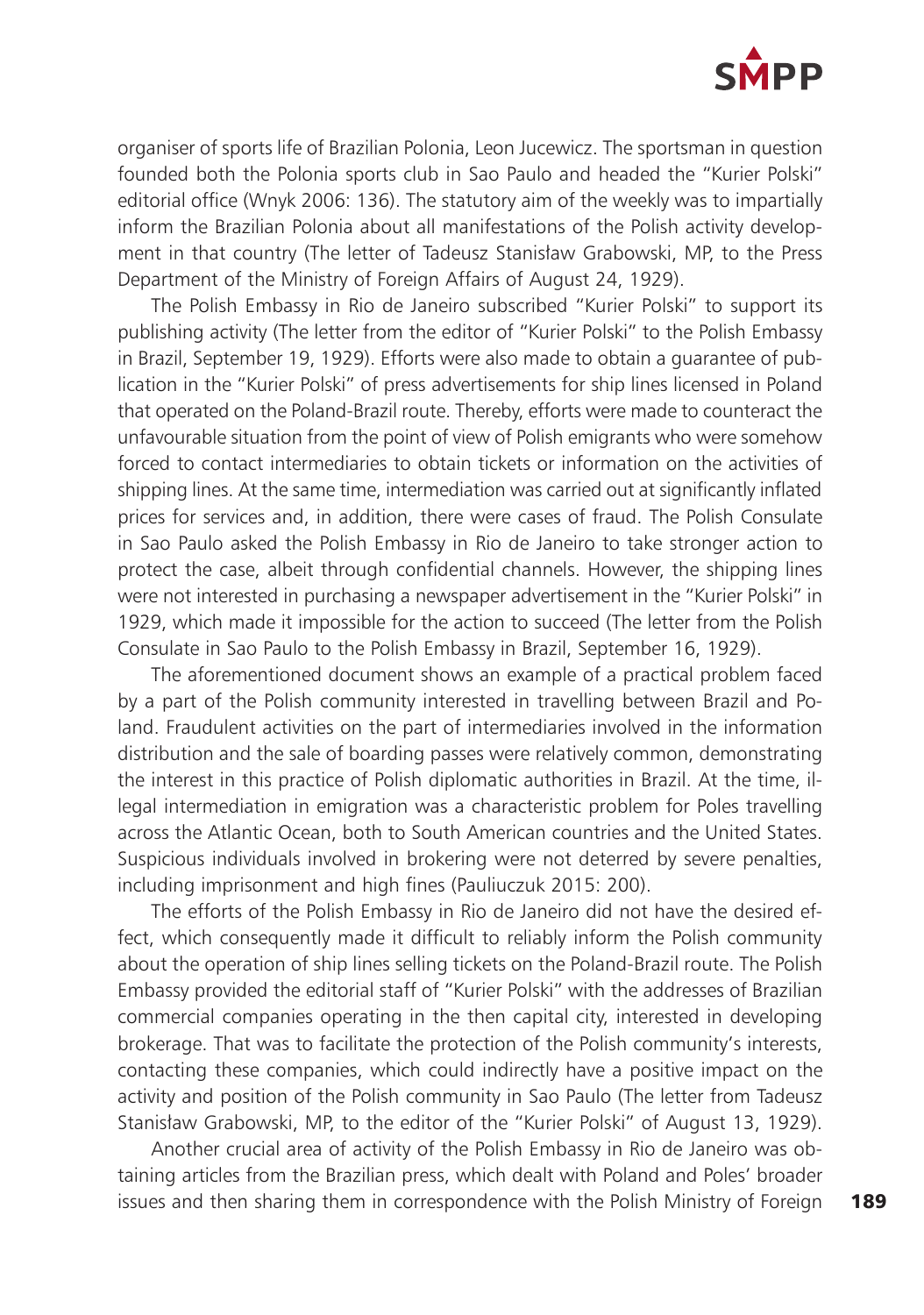Affairs. The resulting correspondence provides valuable material on the Polish community's situation, as well as the attitude of Brazilians towards relations with the Second Polish Republic and Polish emigration in their country. Important issues covered by the Brazilian press included the arrivals of Polish representatives of the scientific and cultural community in Brazil and the opening of new ship lines between Poland and South American countries (mainly Brazil and Argentina). In the first-mentioned area, the Brazilian press of early November 1928 devoted attention to a visit and a scientific conference chaired by Odo Bujwid, a recognised Polish bacteriologist. In turn, in connection with the intensification of travel on the Brazil-Poland route, the press reported on the activities of the newly-established Gdynia shipping line with its flagship passenger ship Światowid in late November/early December 1928 (The letter from the Polish Embassy in Rio de Janeiro to the Press Department of the Ministry of Foreign Affairs dated January 21, 1929). The Polish Embassy inspired the appearance of articles in the Brazilian press about new sea connections between Poland and Brazil, and more broadly with the South American continent, also on the occasion of the regular service of the passenger ship Krakus (The letter from the Polish Embassy in Rio de Janeiro to the Ministry of Industry and Trade, February 5, 1929).

The issues addressed in the Brazilian press, which were either under close scrutiny or inspired by the Polish Embassy in Rio de Janeiro, included the following:

1. German press agitation in Brazil, hostile to Poland (The letter from the Polish Embassy in Rio de Janeiro to the Ministry of Industry and Trade, February 5, 1929).

The problem of German propaganda in South America, hostile towards the Second Polish Republic and the Brazilian Polish community, was of interest to the Polish Embassy in Rio de Janeiro. The leading propaganda publications were the German "Deutsche Zeitung" and "Deutsche Rio-Zeitung", published in Sao Paulo and Rio de Janeiro, respectively. However, anti-Polish articles were also occasionally inspired by the Portuguese-language press, for example in "Correio da Manha", a newspaper issued since 1901 and opposing the incumbent President. The German-inspired press marginalised the significance of the Young Plan of 1929, which relieved Poland of debts inherited from the three partitioners. Moreover, it was pointed out that Poland allegedly violated the provisions of the Treaty of Versailles in terms of protecting the rights of national minorities, and the so-called Danzig Corridor was raised as an axis of the dispute between Poland and Germany. The issue of the Polish-French alliance was also addressed, arguing that it was directed aggressively against Germany. In the opinion of the Secretary of the Polish Embassy in Rio de Janeiro, Stanisław Głuski:

It is clear from the tone as well as the factual level of these articles that they are materials inspired – if not directly sent – from the Berlin press office of the Ministry of Foreign Affairs with a tendency to discredit and undermine Poland's political prestige" (The letter from the Polish Embassy in Rio de Janeiro to the Press Department of the Ministry of Foreign Affairs of August 27, 1929).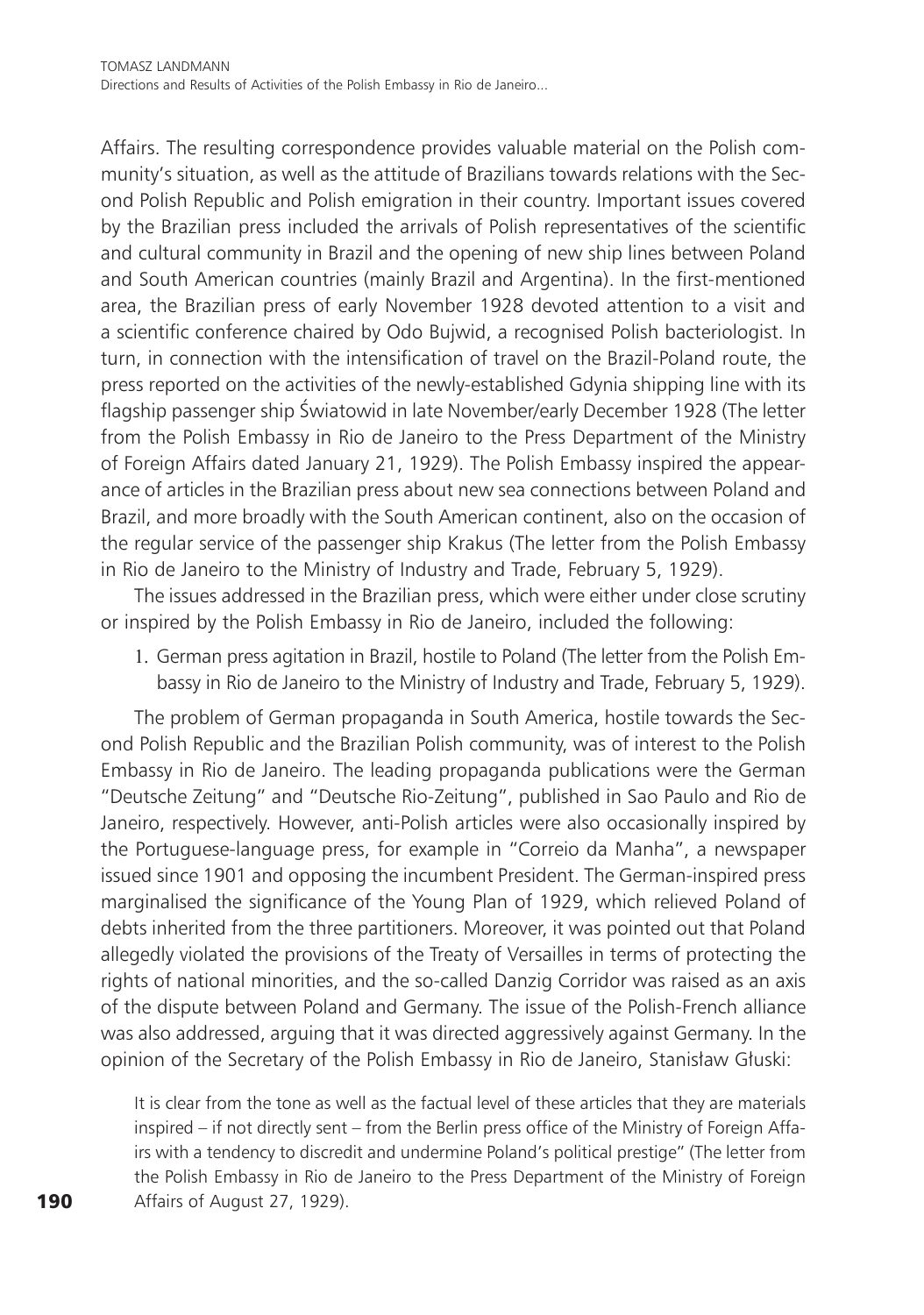

In "O Jornal", in turn, the Germans raised in propaganda the issue of the Free City of Danzig, Polish claims to dominate the Baltic Sea, the alleged actions of the Second Polish Republic to acquire colonies and the current, in the opinion of the German side, militarism and violation of the rights of national minorities in Poland (The letter from the Polish Embassy in Rio de Janeiro to the Press Department of the Ministry of Foreign Affairs dated June 11, 1929). It is worth mentioning that at that time Manfred Kuder provided an extensive review containing the directions of the German press in Brazil from the described period, including the situation up to the turn of 1936 and 1937 (Kuder 1936/1937: 394–494).

- 2. Promoting the themes of Polish speeches before the League of Nations, with an attempt to identify the attitude of South American states towards this international organisation (The letter from the Polish Embassy in Rio de Janeiro to the Press Department of the Ministry of Foreign Affairs dated February 5, 1929).
- 3. Promoting, through lectures and conferences organised under the auspices of the Polish Embassy in Rio de Janeiro, the achievements of the General National Exhibition, which took place in Poznań from May to September 1929 and was widely reported in the Brazilian press (The letter from the Polish Embassy in Rio de Janeiro to the Press Department of the Ministry of Foreign Affairs dated June 26, 1929).

The 1929 Universal National Exhibition was aimed to sum up and promote, both at home and abroad, the reborn Polish state's achievements in the first decade following the end of the First World War. The exhibition showcased the country's economic, urban and cultural integration, while also having propaganda overtones (Grzeszczuk-Brendel, Klause, Kodym-Kozaczko, Marciniak, 2009: 5–16).

4. Informing on the activities of the Brazilian-Polish Cultural and Economic Society under the patronage of the President of Brazil (The letter of the Polish Embassy in Rio de Janeiro to the Press Department of the Ministry of Foreign Affairs of August 14, 1929).

The articles published in the Brazilian press were to present Poland's cultural, scientific, and artistic achievements, opposing possible attempts, made especially by Germany, to discredit Poland's position on the international arena. As for the aims of the Society's activities, for example, promoting intellectual exchange and encouraging the creation and development of trade links between Poland and Brazil were emphasised (An article from the "Revista da Semana" newspaper [1929, no day date]).

5. Preparing various articles and economic materials by the Polish Embassy in Rio de Janeiro, with a view to boosting interest in Polish exports to Brazil.

The surviving archives show that the efforts of Polish diplomatic officials in Brazil were aimed at promoting in the local press the possibility of increasing imports of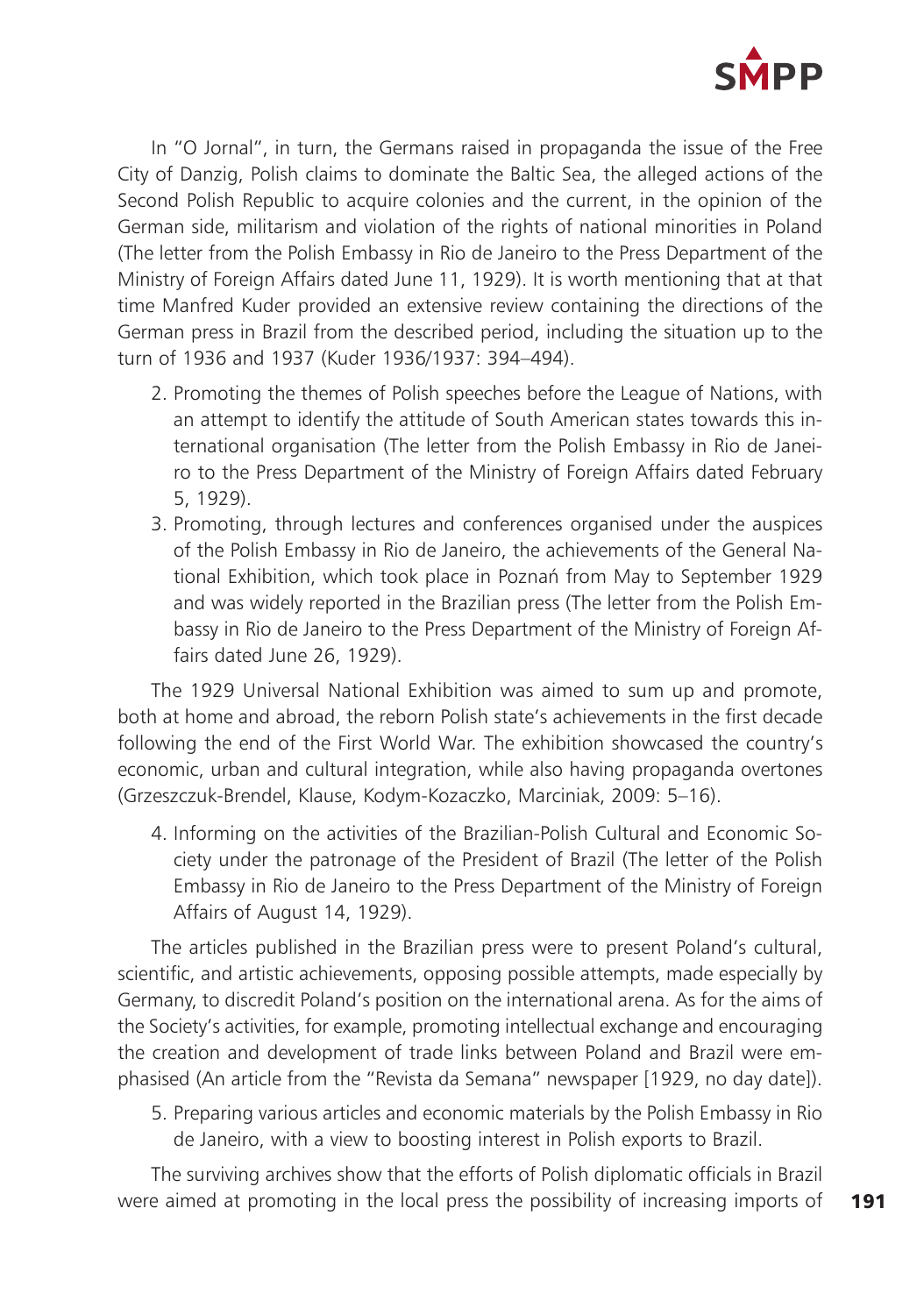Polish iron and cement, showing the competitiveness of Polish entrepreneurs' offers (The letter from Michał Świrski to the Ministry of Foreign Affairs dated March 14, 1929). The Brazilian press was also interested in the development of the Polish oil industry, pointing to the conditions for development, as well as the production capacity of this branch of the economy after 1924 (Letter of the Polish Embassy in Rio de Janeiro to the Press Department of the Ministry of Foreign Affairs of 20 July 1929).

The objective of strengthening interest in Polish exports to Brazil found yet another expression in the practical activities of the Polish Embassy in Rio de Janeiro. When representing the Second Republic of Poland's interests in Brazil, the Post members took an active part in monitoring the implementation of commercial contracts concluded between Poland and Brazil. For example, at the beginning of October 1929, the Polish Telegraphic Agency confirmed that the Brazilians received the second large shipment of Polish coal, comprising nearly 6,500 tonnes delivered to the Brazilian state railways (The telegram from the Polish Embassy in Rio de Janeiro to the Polish Telegraphic Agency, October 4, 1929). In September, the Brazilian railways collected a much larger order, covering 50,000 tonnes of coal from Poland. The Polish Embassy's report indicates that the first attempts to introduce Polish coal to Brazil date back to early 1928. By the end of November 1929, the total number of shipments from Poland amounted to six deliveries (The report of the Polish Embassy in Rio de Janeiro dated November 27, 192). It can be estimated that through overcoming freight difficulties, Polish coal companies enabled the increase in profits and opened new opportunities to enhance the potential of Polish-Brazilian trade. That was vital for Polish economic interests, as in a relatively short period after the effects of the 1929 economic crisis became apparent, Polish coal was gradually displaced from the Scandinavian and Baltic countries (Jezierski, Leszczyńska 2003: 267).

The Polish Embassy in Rio de Janeiro functioned until the outbreak of World War II. In the decline of the inter-war period, the post's work was characterised by the activity in the field of recognition and attempted to respond to the growing German propaganda in the Brazilian press and government and diplomatic circles. Simultaneously, the material and financial conditions of the work worsened compared to the late 1920s examined in this article. In practice, German propaganda efforts aimed at the diplomatic isolation of the leading Polish diplomatic representation in Brazil, located in Rio de Janeiro. The most extensive account of the working conditions and problems which the analysed post faced on the eve of the outbreak of the Second World War was given in his memoirs by its last head, Tadeusz Skowroński (Skowroński 1980: 55–72). The above listed events coincided with a parallel rise of nationalism in Brazil, which was unfavourable to the Polish community and the Polish cause represented by the Polish Embassy in Rio de Janeiro. That was accompanied by censorship of the press, centralisation, and statism of power during the dictatorship formally established in 1937 in the era of Getúlio Vargas' presidency lasting since November 1930 (Kula 1978: 117–118). "Gazeta Polska w Brazylii" ("Polish Newspaper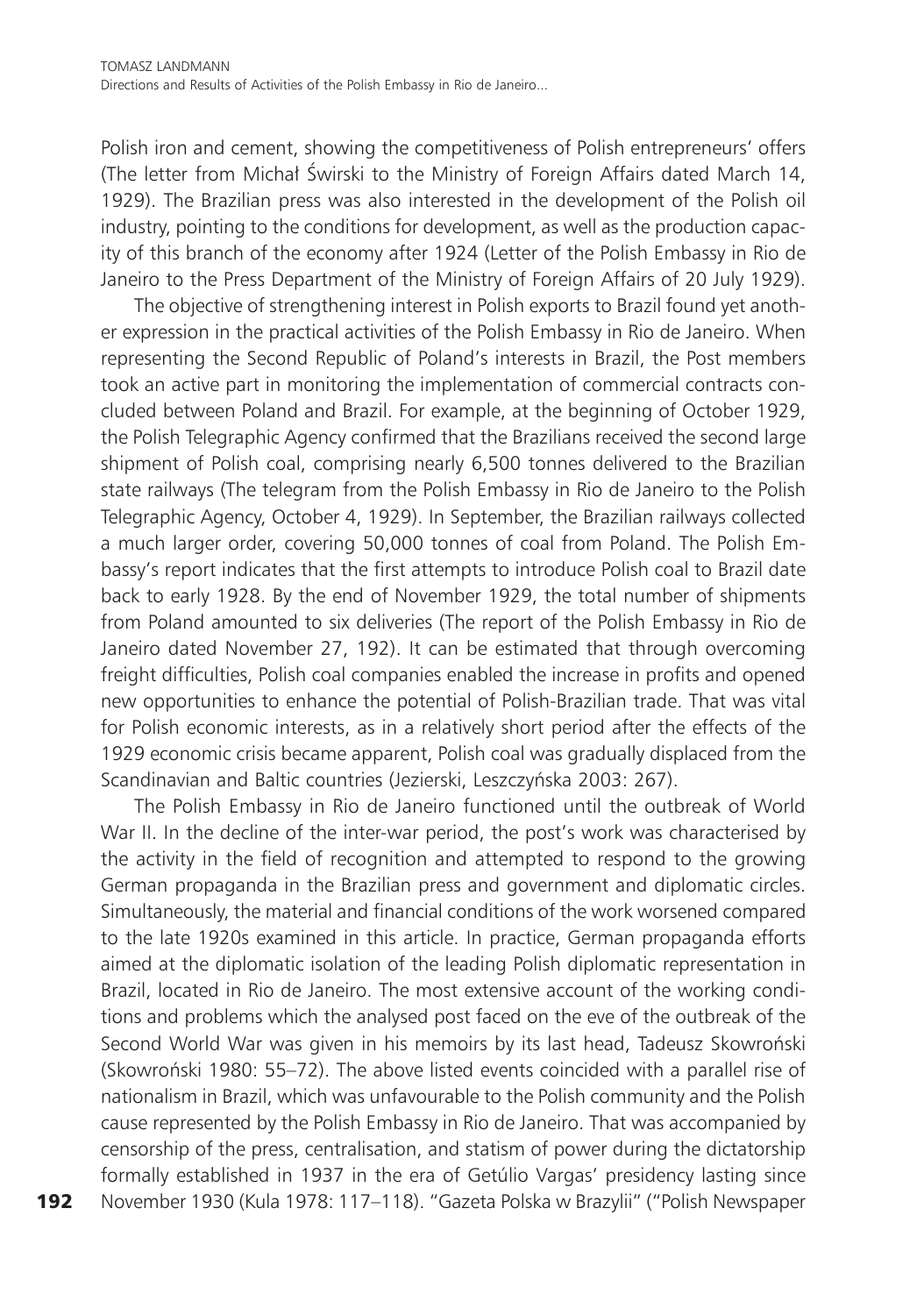

in Brasil") reported that in Brazil a campaign was launched to prevent and combat political activity among foreigners, which adversely affected the status of Polish diplomatic missions on the eve of the outbreak of World War II (*Polish Newspaper in Brasil* 1939, No. 29: 1).

## **Conclusions**

The arguments contained in this article allow the following conclusions to be drawn:

- 1. The Polish Embassy in Rio de Janeiro contributed to strengthening the rank of diplomatic relations between Poland and Brazil in the 1920s. The diplomats' activities strengthened the Second Republic of Poland's interests concerning Polish-Brazilian political, economic, and socio-cultural relations.
- 2. The activities of the Polish Embassy in Rio de Janeiro included the preparation of activities for Polish-Brazilian trade rapprochement, press inspiration, monitoring of neighbourly relations in Brazil, and identification of the situation of Brazilian Polonia.
- 3. An essential area of activity for the Polish Embassy in Rio de Janeiro was maintaining contact with Polish organisations in Brazil.
- 4. The activities of the Polish Embassy in Rio de Janeiro faced numerous limitations in the 1920s. Among the setbacks, there were the unrealised Brazilian loans to Poland and the lack of guarantees for publishing press advertisements of ship lines licensed in Poland that operated on the Poland-Brazil route in the "Kurier Polski". Moreover, in the following years, the importance of German propaganda in Brazil, hostile to Poland, also grew.

One may conclude from the presented arguments that the activities of the Polish Embassy in Rio de Janeiro were not only situated in the context of strengthening the foundations of the Second Republic's international and diplomatic security but also concerned cultural security. The presence of a large Polish community in Brazil required active efforts of the diplomats serving in the embassy. Maintaining close contact with Polonia organisations and the press organs of the Brazilian Polish community was a prerequisite for enhancing the Second Republic's cultural security in the 1920s. Polish diplomatic missions in Brazil, headed by the Polish Embassy in Rio de Janeiro, were set up in places with major Brazilian Polonia centres. That coincided with the process of "institutionalisation of organisations and associations acting on behalf of Polish settlers" (Łapaj-Kucharska 2017: 298).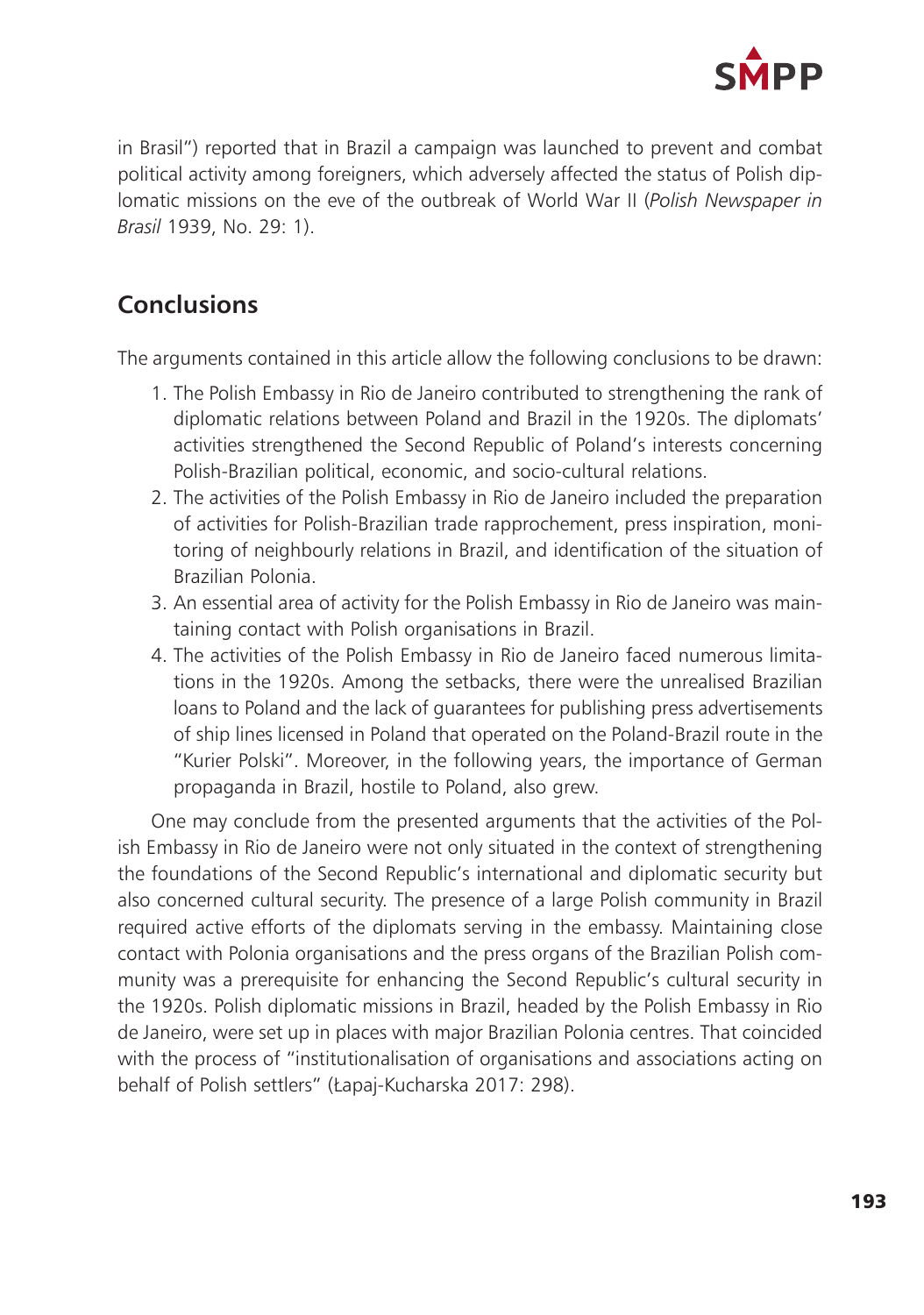## **References**

#### **I. Archival sources**

- Guidelines for economic and settlement action in Parana, September 22, 1933, AAN, MSZ, sygn. 9802.
- The report of the Polish Embassy in Brazil dated October 19, 1920, entitled "On Possible Credits for Poland in Brazil", Józef Piłsudski Institute of America, Polish Embassy in Rio de Janeiro, file: 701/11/1 (MP Orłowski's situation reports for the Ministry of Foreign Affairs).
- The report of the Polish Embassy in Brazil of 13 December 1920 entitled "On Relations Between Argentina and Brazil", Józef Piłsudski Institute of America, Polish Embassy in Rio de Janeiro, file: 701/11/1 (MP Orłowski's situation reports for the Ministry of Foreign Affairs).
- The report of the Polish Embassy in Brazil of November 11, 1920, entitled "The Case of the Confidential Instruction of the French Government Containing a Negative Assessment of the Polish Government", Józef Piłsudski Institute of America, Polish Embassy in Rio de Janeiro, file: 701/11/1 (MP Orłowski's situation reports for the Ministry of Foreign Affairs).
- The Statute of the Polish-Brazilian Society "Polonia" of November 21, 1929, Józef Piłsudski Institute of America, Polish Embassy in Rio de Janeiro, file: 701/11/8 (Correspondence of the Polish Embassy in Rio de Janeiro concerning the established Polish-Brazilian Society "Polonia").
- The complaint of the "Polonia" Society against Kazimierz Reychman, dated December 3, 1921, Józef Piłsudski Institute of America, Polish Embassy in Rio de Janeiro, file: 701/11/3 (Personal files).
- The letter from Władysław Mazurkiewicz to the Ministry of Foreign Affairs dated March 14, 1922, concerning the complaint of the "Polonia" Society against Mr Reychman, Józef Piłsudski Institute of America, Polish Embassy in Rio de Janeiro, file: 701/11/3 (Personal files).
- The letter of Tadeusz Stanisław Grabowski, MP, to the Press Department of the Ministry of Foreign Affairs of August 24, 1929, Józef Piłsudski Institute of America, Polish Embassy in Rio de Janeiro, File: 701/11/5 (Correspondence between the Polish Embassy in Rio de Janeiro and the "Kurier Polski" editorial office in Sao Paulo).
- The letter from the editor of "Kurier Polski" to the Polish Embassy in Brazil, September 19, 1929, Józef Piłsudski Institute of America, Polish Embassy in Rio de Janeiro, file: 701/11/5 (Correspondence between the Polish Embassy in Rio de Janeiro and the editor of "Kurier Polski" in Sao Paulo).
- The letter from the Polish Consulate in Sao Paulo to the Polish Embassy in Brazil, September 16, 1929, Józef Piłsudski Institute of America, File: 701/11/5 (Correspondence between the Polish Embassy in Rio de Janeiro and the "Kurier Polski" in Sao Paulo).
- The letter from Tadeusz Stanisław Grabowski, MP, to the editor of the "Kurier Polski" of August 13, 1929, Józef Piłsudski Institute of America, Polish Embassy in Rio de Janeiro, file: 701/11/5 (Correspondence between the Polish Embassy in Rio de Janeiro and the editor of the "Kurier Polski" in Sao Paulo).
- The letter from the Polish Embassy in Rio de Janeiro to the Press Department of the Ministry of Foreign Affairs dated January 21, 1929, Józef Piłsudski Institute of America, Polish Embassy in Rio de Janeiro, file: 701/11/4 (Correspondence between the Polish Embassy in Rio de Janeiro and the Ministry of Foreign Affairs in Warsaw concerning the dispatch of press articles).
- The letter from the Polish Embassy in Rio de Janeiro to the Ministry of Industry and Trade, February 5, 1929, Józef Piłsudski Institute of America, Polish Embassy in Rio de Janeiro, file: 701/11/4 (Correspondence between the Polish Embassy in Rio de Janeiro and the Ministry of Foreign Affairs in Warsaw regarding the dispatch of newspaper articles).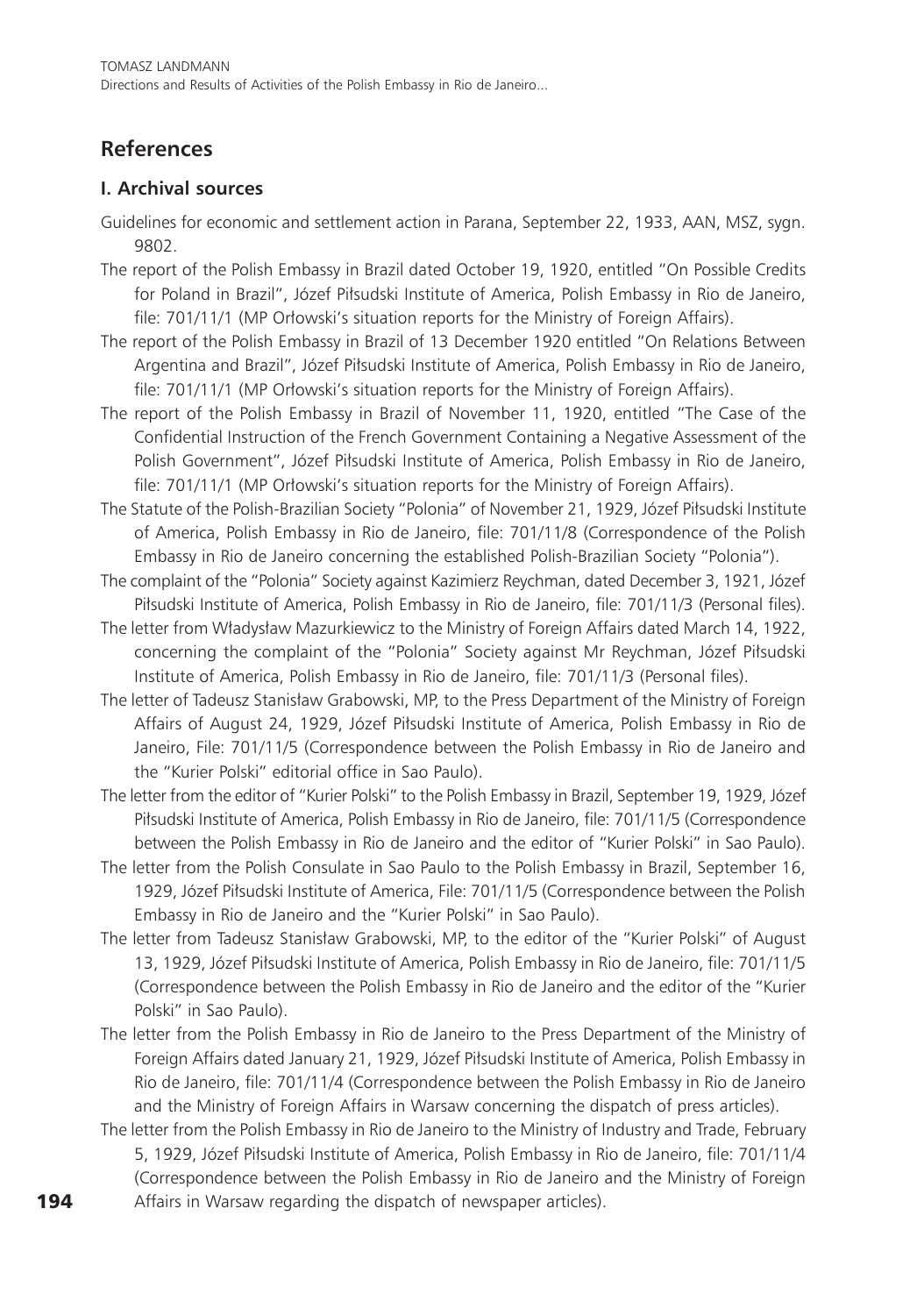

- The letter from the Polish Embassy in Rio de Janeiro to the Press Department of the Ministry of Foreign Affairs dated February 5, 1929, Józef Piłsudski Institute of America, Polish Embassy in Rio de Janeiro, file: 701/11/4 (Correspondence between the Polish Embassy in Rio de Janeiro and the Ministry of Foreign Affairs in Warsaw regarding the dispatch of press articles).
- The letter from the Polish Embassy in Rio de Janeiro to the Press Department of the Ministry of Foreign Affairs of August 27, 1929, Embassy of the Republic of Poland in Rio de Janeiro, Józef Piłsudski Institute of America, file: 701/11/4 (Correspondence between the Polish Embassy in Rio de Janeiro and the Ministry of Foreign Affairs in Warsaw concerning the dispatch of press articles).
- The letter from the Polish Embassy in Rio de Janeiro to the Press Department of the Ministry of Foreign Affairs dated June 11, 1929; Józef Piłsudski Institute of America, Polish Embassy in Rio de Janeiro, file: 701/11/4 (Correspondence between the Polish Embassy in Rio de Janeiro and the Ministry of Foreign Affairs in Warsaw concerning the dispatch of press articles).
- The letter from the Polish Embassy in Rio de Janeiro to the Press Department of the Ministry of Foreign Affairs dated June 26, 1929, Józef Piłsudski Institute of America, Polish Embassy in Rio de Janeiro, file: 701/11/4 (Correspondence between the Polish Embassy in Rio de Janeiro and the Ministry of Foreign Affairs in Warsaw regarding the dispatch of press articles).
- The letter of the Polish Embassy in Rio de Janeiro to the Press Department of the Ministry of Foreign Affairs of August 14, 1929, Józef Piłsudski Institute of America, Polish Embassy in Rio de Janeiro, file: 701/11/4 (Correspondence between the Polish Embassy in Rio de Janeiro and the Ministry of Foreign Affairs in Warsaw concerning the dispatch of press articles).
- An article from the "Revista da Semana" newspaper, entitled "Fundacao da sociedade. "Fundacao da sociedade polono-brasileira em Rio de Janeiro" [1929, no date], Józef Piłsudski Institute of America, Polish Embassy in Rio de Janeiro, file: 701/11/4 (Correspondence between the Polish Embassy in Rio de Janeiro and the Ministry of Foreign Affairs in Warsaw concerning the dispatch of newspaper articles).
- The letter from Michał Świrski to the Ministry of Foreign Affairs dated March 14, 1929, Józef Piłsudski Institute of America, Polish Embassy in Rio de Janeiro, file: 701/11/4 (Correspondence between the Polish Embassy in Rio de Janeiro and the Ministry of Foreign Affairs in Warsaw concerning the dispatch of press articles).
- Letter of the Polish Embassy in Rio de Janeiro to the Press Department of the Ministry of Foreign Affairs of 20 July 1929, Józef Piłsudski Institute of America, Polish Embassy in Rio de Janeiro, file: 701/11/4 (Correspondence between the Polish Embassy in Rio de Janeiro and the Ministry of Foreign Affairs in Warsaw concerning the dispatch of press articles).
- The telegram from the Polish Embassy in Rio de Janeiro to the Polish Telegraphic Agency, October 4, 1929, Józef Piłsudski Institute of America, Polish Embassy in Rio de Janeiro, file: 701/11/6 (Notes and press articles sent by the Polish Embassy in Rio de Janeiro to the Polish Telegraphic Agency and to the Polish press).
- The report of the Polish Embassy in Rio de Janeiro dated November 27, 1929, Józef Piłsudski Institute of America, Polish Embassy in Rio de Janeiro, file: 701/11/6 (Notes and press articles sent by the Polish Embassy in Rio de Janeiro to the Polish Telegraphic Agency and to the Polish press).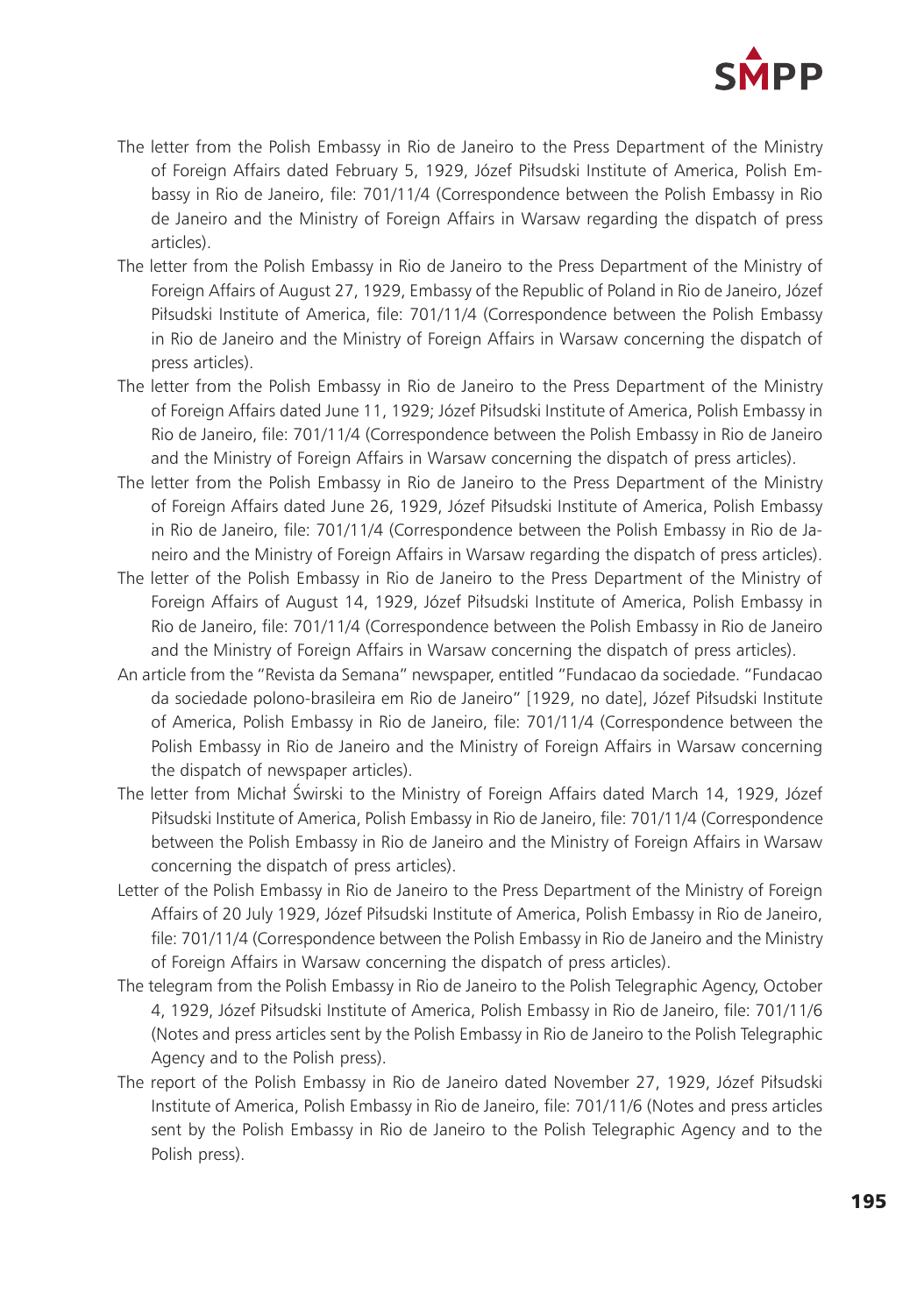Tomasz Landmann Directions and Results of Activities of the Polish Embassy in Rio de Janeiro...

#### **II. Print sources**

Propaganda nacjonalistyczna. *Polish Newspaper in Brasil* z dnia 16 lipca 1939 roku, 29, 1.

- *Rocznik Służby Zagranicznej Rzeczypospolitej Polskiej według stanu na 1 czerwca 1939* (2009). Warszawa: Stowarzyszenie Samopomoc Urzędników Polskiej Służby Zagranicznej.
- Skowroński T. (1980). *Wojna polsko-niemiecka widziana z Brazylii 1939–1940*. Londyn: Polska Fundacja Kulturalna.

#### **III. Studies**

- Ambrochowicz-Gajownik A., Gajownik T. (2018). Stanisław Kara Sekretarz Generalny Unii Kulturalnej Polaków w Brazylii. *Łódzkie Studia Teologiczne*, 4, 161–172.
- Brzozowski J. (2008). Przebieg procesu asymilacyjnego Polonii brazylijskiej. *Zeszyty Naukowe Uniwersytetu Ekonomicznego w Krakowie*, 791, 101–117.
- Ciuruś E. (1997). *Polonia w Ameryce Łacińskiej*. Lublin: Wydawnictwo Lubelskie.
- Dembicz A. (2000). Polonia latynoamerykańska. Tożsamość kontynentalna, regionalna, lokalna. Perspektywa brazylijska. *Ameryka Łacińska*, 1, 23–29.
- Dembicz A., Kula M. (eds.) (1996). *Relacje Polska Brazylia. Historia i współczesność*. Warszawa: Centrum Studiów Latynoamerykańskich.
- Dembicz A., Smolana K. (1993). *Obecność polska w Ameryce Łacińskiej*. Warszawa: Centrum Studiów Latynoamerykańskich.
- Dolinski K., Szmytkowska M. (2019). *Charakterystyka polskiej diaspory w Kurytybie (Brazylia) w świetle badań społecznych*. Przegląd Geograficzny, 91(2), 81–83.
- Doustdar N.M. (1990). *Imigração polonesa: raízes históricas de um preconceito*. Curitiba: UFPR.
- Grzeszczuk-Brendel H., Klause G., Kodym-Kozaczko G., Marciniak P. (2009). Powszechna Wystawa Krajowa w Poznaniu w 1929 roku – rocznicowa retrospekcja. *Kwartalnik Architektury i Urbanistyki*, 54(4), 5–16.
- Guedes S.P.L.C., Issberner G.E. (2017). O Memorial da Imigração Polonesa em Curitiba: dinâmicas culturais e interesses políticos no âmbito memorialista. *Anais do Museu Paulista*, 25(11), 427–455.
- Helman W. (1977). Działalność organizacji polonijnych w Ameryce Łacińskiej i ich współczesne przeobrażenia, in: Dobosiewicz Z., Rómmel W. (eds.). *Polonia w Ameryce Łacińskiej*. Lublin: Wydawnictwo Lubelskie, 136–143.
- Helman W. (1975). *Organizacje polonijne w Brazylii*. Warszawa: PISM.
- Hinz K.J. (2018). *Polska w Ameryce Łacińskiej i na Karaibach*. Warszawa: MSZ.
- Janicka B., Herman-Łukasik A., Szczepanik K. (2007). *Stosunki dyplomatyczne Polski*. Warszawa: Wydawnictwo Naukowe Askon.
- Jezierski A., Leszczyńska C. (2003). *Historia gospodarcza Polski*. Warszawa: Key Text.
- Kołodziej E. (1982). *Wychodźstwo zarobkowe z Polski w latach 1918–1939. Studia nad polityką emigracyjną II Rzeczypospolitej*. Warszawa: KiW.
- Kuder M. (1936/1937). *Die deutschbrasilianische Literatur und das Bodenständigkeitsgefühl der deutschen Volksgruppe in Brasilien. Eine literaturgeschichtliche und volkstumskundliche Untersuchung*. "Ibero-amerikanisches Archiv, 10(4), 394–494.
- Kula M. (1978). Brazylijski "żetulizm" jako ustrój autorytarny. Dzieje Najnowsze, 1, 117–129.
- Kula M (red.) (1983). *Dzieje Polonii w Ameryce Łacińskiej*. Wrocław: PAN.
- Kula M. (1981). *Polonia brazylijska*. Warszawa: LSW.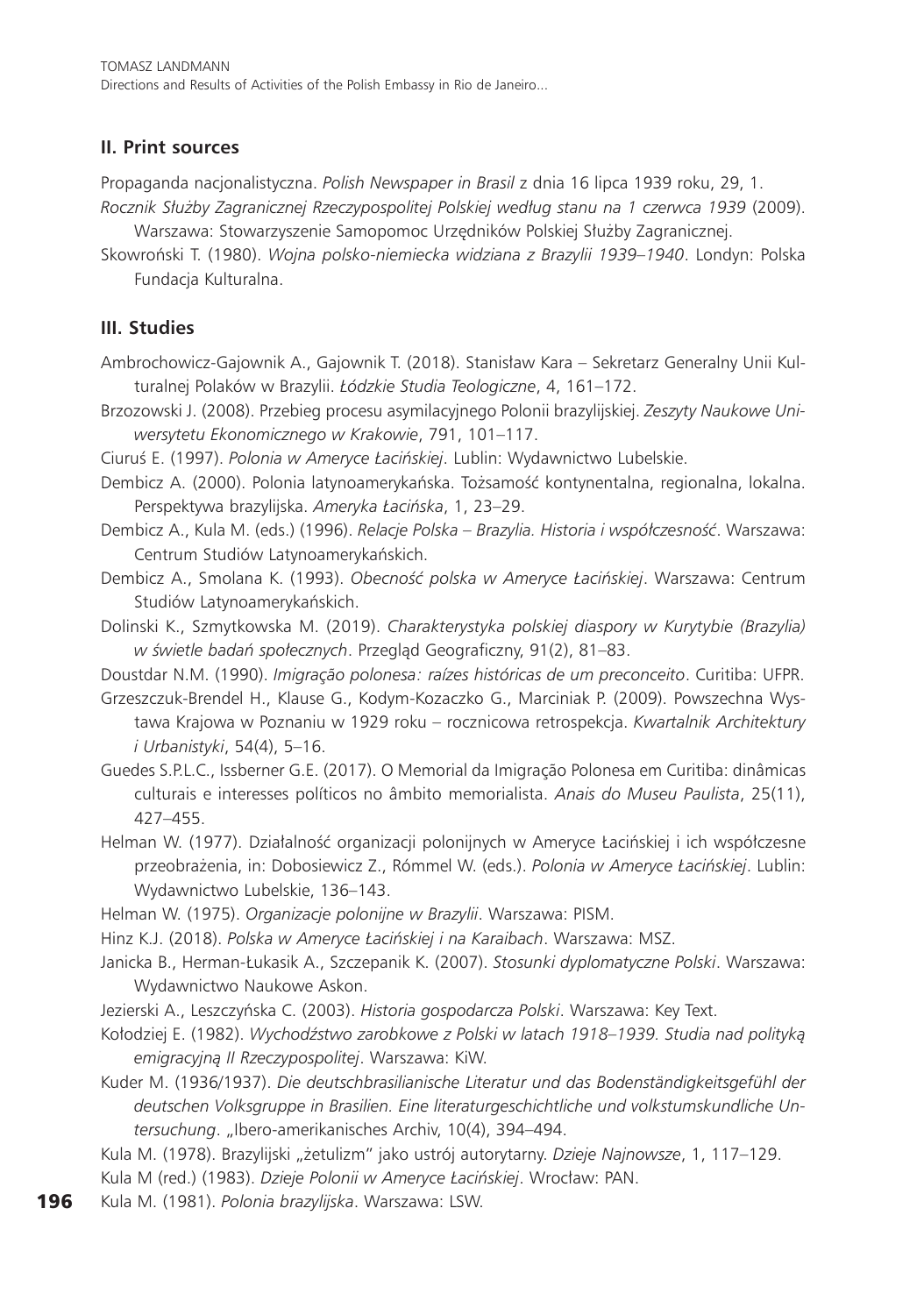

- Kula M. (2012). *Polono-Brazylijczycy i parę kwestii im bliskich*. Warszawa: Muzeum Historii Polskiego Ruchu Ludowego.
- Kula M. (2001). Polska diaspora w Brazylii, in: Walaszek A. (ed.), *Polska diaspora*. Kraków: Wydawnictwo Literackie, 118–129.
- Kula M. (1976). Stan badań nad Polonią w Ameryce Łacińskiej, in: Kubiak H., Pilch A. (eds.). *Stan i potrzeby badań nad zbiorowościami polonijnymi*. Wrocław: Zakład Narodowy im. Ossolińskich, 311–327.
- Lencznarowicz J. (2019). Poza krajem emigracja oraz polityka emigracyjna i polonijna II Rzeczpospolitej, in: Materski W. (ed.). *Dyplomacja w służbie Rzeczypospolitej 1918–1939*. Warszawa: MSZ, 79–90.
- Łapaj-Kucharska J. (2013). Polacy w Brazylii aspekty historyczne i współczesność. *Pisma Humanistyczne*, 10, 11–29.
- Łapaj J. (2017). *Polityka zagraniczna Polski wobec Ameryki Łacińskiej w okresie pozimnowojennym*. Katowice: Uniwersytet Śląski.
- Łapaj-Kucharska J. (2017). Polonia i Polacy w wybranych krajach Ameryki Łacińskiej w kontekście wpływu ich działalności na rozwój tych państw oraz relacje z Polską, in: Raczyński R. (ed.). *Polacy i ich potomkowie w Ameryce Łacińskiej*. Gdynia: Muzeum Emigracji, 294–316.
- Majzner R. (2015). W służbie sił zbrojnych i dyplomacji ataszaty wojskowe II Rzeczypospolitej. *Przegląd Historyczno-Wojskowy*, 16(3), 214–223.
- Malczewski Z. (1995). *Obecność Polaków i Polonii w Rio de Janeiro*. Lublin: Wspólnota Polska.
- Malczewski Z. (2008). *Ślady polskie w Brazylii*. Warszawa: Uniwersytet Warszawski.
- Malczewski Z. (2012). Zarys dziejów duszpasterstwa polskiego w Brazylii, in: Nir R., Szczerbiński M., Wasilewski K. (eds.). *W nieustannej trosce o polską diasporę. Studia historyczne i politolo*giczne. Gorzów Wielkopolski: Stowarzyszenie Naukowe "Polska w Świecie", 97-106.
- Malinowski M. (2012). *Brazylia: republika. Dzieje Brazylii w latach 1889–2010*. Warszawa: Biblioteka Iberyjska.
- Malinowski M. (2011). *W poszukiwaniu brazylijskości. Główne nurty brazylijskiej myśli społecznej w XX wieku*. Warszawa: CESLA.
- Mazurek J. (2018). Brazylia wobec niepodległości Polski w latach 1914–1918. *Niepodległość i Pamięć*, 25/2, 75–94.
- Mazurek J. (2010). *Noventa anos das relações diplomáticas entre a República da Polônia e a República Federativa do Brasil*. Brasília: Embaixada da Republica da Polônia.
- Mazurek J. (2009). Obecność polska w Brazylii, in: Mazurek J. (ed.). *Polacy pod Krzyżem Południa*. Warszawa: Muzeum Historii Polskiego Ruchu Ludowego, 13–21.
- Mazurek J. (2020a). Specyfika polskiej emigracji do Brazylii. *Niepodległość i Pamięć*, 2, 187–207.
- Mazurek J. (2020b). Stosunki polsko-brazylijskie w latach 1920–1989, in: Mazurek J (ed.). *Polska i Brazylia – bliższe niż się wydaje. Tom studiów z okazji 100. rocznicy nawiązania stosunków dyplomatycznych pomiędzy Polską i Brazylią oraz 90. rocznicy powstania Towarzystwa Polsko-Brazylijskiego*. Warszawa: Wydawnictwo Muzeum Niepodległości – Muzeum Historii Polskiego Ruchu Ludowego – Instytut Studiów Iberyjskich i Iberoamerykańskich UE, 191–224.
- Mazurek J. (2019). The Transformation of the Polish Community in Brazil and its Role in Polish-Brazilian Relations, in: Sarmiento E., Siuda-Ambroziak R (eds.). *Brazil – Poland. Focus on Migration*. Rio de Janeiro-Warszawa: LABIMI – University of Warsaw, 176–196.
- Michalik-Sztumska M. (2010). Wychodźstwo polskie w Brazylii. Stan badań nad zagadnieniem. *Prace Naukowe Akademii im. Jana Długosza w Częstochowie. Zeszyty Historyczne*, 11, 323–330.